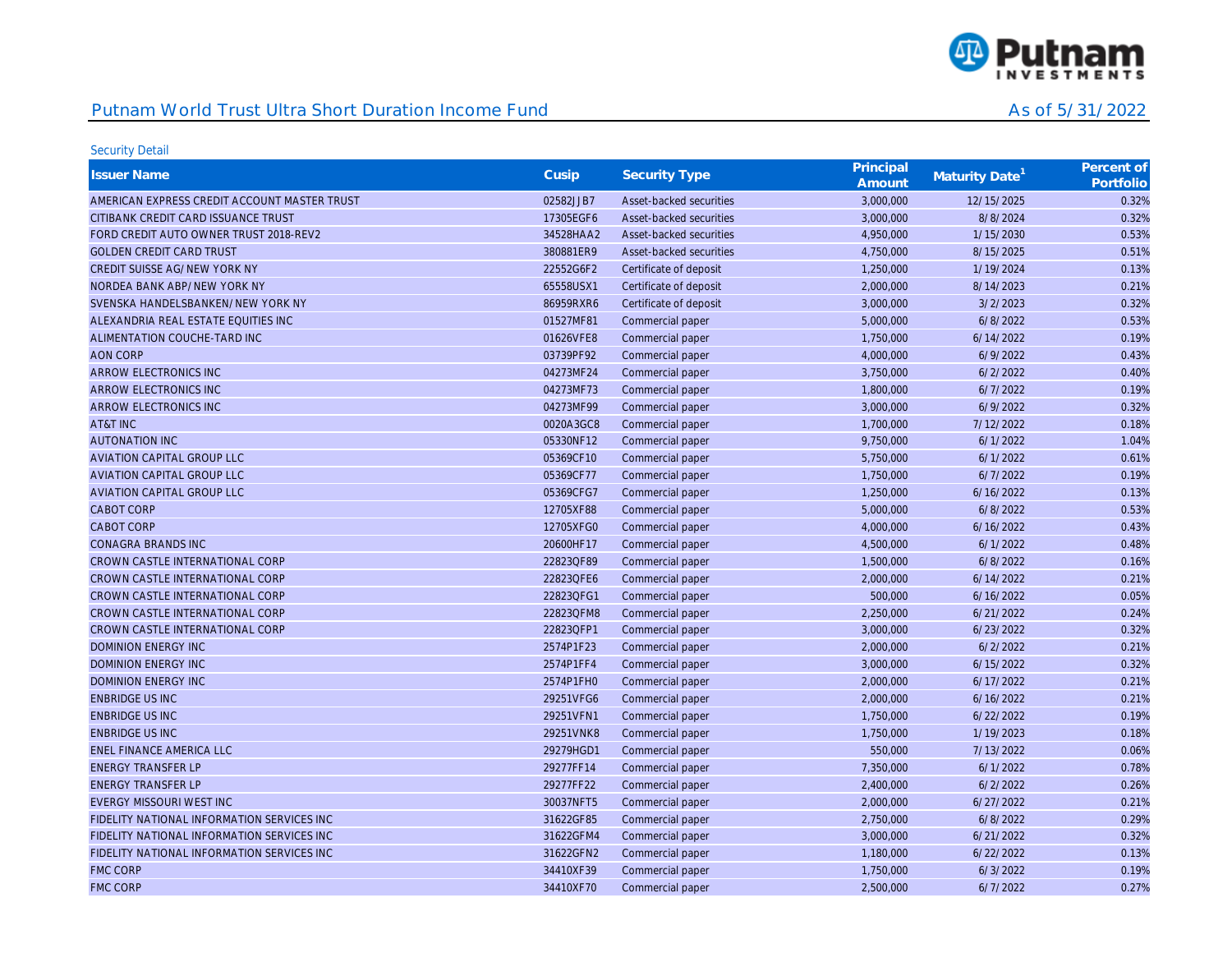

| <b>Issuer Name</b>                                | Cusip     | <b>Security Type</b> | Principal<br>Amount | Maturity Date <sup>1</sup> | Percent of<br>Portfolio |
|---------------------------------------------------|-----------|----------------------|---------------------|----------------------------|-------------------------|
| <b>FMC CORP</b>                                   | 34410XFG0 | Commercial paper     | 2,750,000           | 6/16/2022                  | 0.29%                   |
| <b>FMC CORP</b>                                   | 34410XFH8 | Commercial paper     | 2,500,000           | 6/17/2022                  | 0.27%                   |
| GENERAL MOTORS FINANCIAL CO INC                   | 37046UF30 | Commercial paper     | 1,000,000           | 6/3/2022                   | 0.11%                   |
| GENERAL MOTORS FINANCIAL CO INC                   | 37046UFA4 | Commercial paper     | 1,250,000           | 6/10/2022                  | 0.13%                   |
| GENERAL MOTORS FINANCIAL CO INC                   | 37046UFE6 | Commercial paper     | 1,250,000           | 6/14/2022                  | 0.13%                   |
| <b>GENERAL MOTORS FINANCIAL CO INC</b>            | 37046UFH9 | Commercial paper     | 750,000             | 6/17/2022                  | 0.08%                   |
| GENERAL MOTORS FINANCIAL CO INC                   | 37046UFN6 | Commercial paper     | 1,250,000           | 6/22/2022                  | 0.13%                   |
| <b>GENERAL MOTORS FINANCIAL CO INC</b>            | 37046UFQ9 | Commercial paper     | 1,000,000           | 6/24/2022                  | 0.11%                   |
| <b>GLENCORE FUNDING LLC</b>                       | 37790BF97 | Commercial paper     | 4,000,000           | 6/9/2022                   | 0.43%                   |
| <b>GLENCORE FUNDING LLC</b>                       | 37790BFH9 | Commercial paper     | 1,750,000           | 6/17/2022                  | 0.19%                   |
| <b>HEALTHPEAK PROPERTIES INC</b>                  | 42250RFE4 | Commercial paper     | 2,000,000           | 6/14/2022                  | 0.21%                   |
| <b>HEALTHPEAK PROPERTIES INC</b>                  | 42250RFF1 | Commercial paper     | 4,000,000           | 6/15/2022                  | 0.43%                   |
| <b>HEALTHPEAK PROPERTIES INC</b>                  | 42250RFM6 | Commercial paper     | 3,750,000           | 6/21/2022                  | 0.40%                   |
| <b>HSBC USA INC</b>                               | 40434WEM9 | Commercial paper     | 3,250,000           | 7/8/2022                   | 0.35%                   |
| <b>HSBC USA INC</b>                               | 40434RLN0 | Commercial paper     | 1,750,000           | 11/22/2022                 | 0.18%                   |
| <b>HSBC USA INC</b>                               | 40434RMU3 | Commercial paper     | 1,750,000           | 12/28/2022                 | 0.18%                   |
| <b>HSBC USA INC</b>                               | 40434RN32 | Commercial paper     | 1,750,000           | 1/3/2023                   | 0.18%                   |
| <b>HUMANA INC</b>                                 | 44486JFG9 | Commercial paper     | 2,750,000           | 6/16/2022                  | 0.29%                   |
| <b>HUMANA INC</b>                                 | 44486JFP9 | Commercial paper     | 2,000,000           | 6/23/2022                  | 0.21%                   |
| <b>HUMANA INC</b>                                 | 44486JFQ7 | Commercial paper     | 1,000,000           | 6/24/2022                  | 0.11%                   |
| <b>HUMANA INC</b>                                 | 44486JFT1 | Commercial paper     | 1,750,000           | 6/27/2022                  | 0.19%                   |
| INTERCONTINENTAL EXCHANGE INC                     | 45856XF77 | Commercial paper     | 2,500,000           | 6/7/2022                   | 0.27%                   |
| INTERNATIONAL FLAVORS & FRAGRANCES INC            | 4595A3F10 | Commercial paper     | 1,500,000           | 6/1/2022                   | 0.16%                   |
| <b>INTERNATIONAL FLAVORS &amp; FRAGRANCES INC</b> | 4595A3F69 | Commercial paper     | 1,250,000           | 6/6/2022                   | 0.13%                   |
| <b>INTERNATIONAL FLAVORS &amp; FRAGRANCES INC</b> | 4595A3F85 | Commercial paper     | 1,000,000           | 6/8/2022                   | 0.11%                   |
| INTERNATIONAL FLAVORS & FRAGRANCES INC            | 4595A3FA0 | Commercial paper     | 1,000,000           | 6/10/2022                  | 0.11%                   |
| <b>INTERNATIONAL FLAVORS &amp; FRAGRANCES INC</b> | 4595A3FM4 | Commercial paper     | 1,100,000           | 6/21/2022                  | 0.12%                   |
| <b>INTERNATIONAL FLAVORS &amp; FRAGRANCES INC</b> | 4595A3G50 | Commercial paper     | 1,250,000           | 7/5/2022                   | 0.13%                   |
| KINDER MORGAN INC                                 | 49455MFE3 | Commercial paper     | 5,000,000           | 6/14/2022                  | 0.53%                   |
| LOUISVILLE GAS AND ELECTRIC CO                    | 54667UF25 | Commercial paper     | 3,000,000           | 6/2/2022                   | 0.32%                   |
| MID-AMERICA APARTMENTS LP                         | 59524PF28 | Commercial paper     | 5,000,000           | 6/2/2022                   | 0.53%                   |
| MOHAWK INDUSTRIES INC                             | 60819KFP0 | Commercial paper     | 2,000,000           | 6/23/2022                  | 0.21%                   |
| NATIONAL GRID NORTH AMERICA INC                   | 63627BF76 | Commercial paper     | 2,000,000           | 6/7/2022                   | 0.21%                   |
| <b>NATIONAL GRID PLC</b>                          | 63627UFP4 | Commercial paper     | 750,000             | 6/23/2022                  | 0.08%                   |
| <b>NUTRIEN LTD</b>                                | 67077VFF0 | Commercial paper     | 1,750,000           | 6/15/2022                  | 0.19%                   |
| <b>ONEOK INC</b>                                  | 68269FF12 | Commercial paper     | 1,000,000           | 6/1/2022                   | 0.11%                   |
| <b>ONEOK INC</b>                                  | 68269FF20 | Commercial paper     | 1,930,000           | 6/2/2022                   | 0.21%                   |
| <b>ONEOK INC</b>                                  | 68269FF61 | Commercial paper     | 3,000,000           | 6/6/2022                   | 0.32%                   |
| PLAINS MIDSTREAM CANADA ULC                       | 72651WF13 | Commercial paper     | 7,530,000           | 6/1/2022                   | 0.80%                   |
| <b>PPG INDUSTRIES INC</b>                         | 69350BF68 | Commercial paper     | 1,000,000           | 6/6/2022                   | 0.11%                   |
| PPG INDUSTRIES INC                                | 69350BF92 | Commercial paper     | 2.500.000           | 6/9/2022                   | 0.27%                   |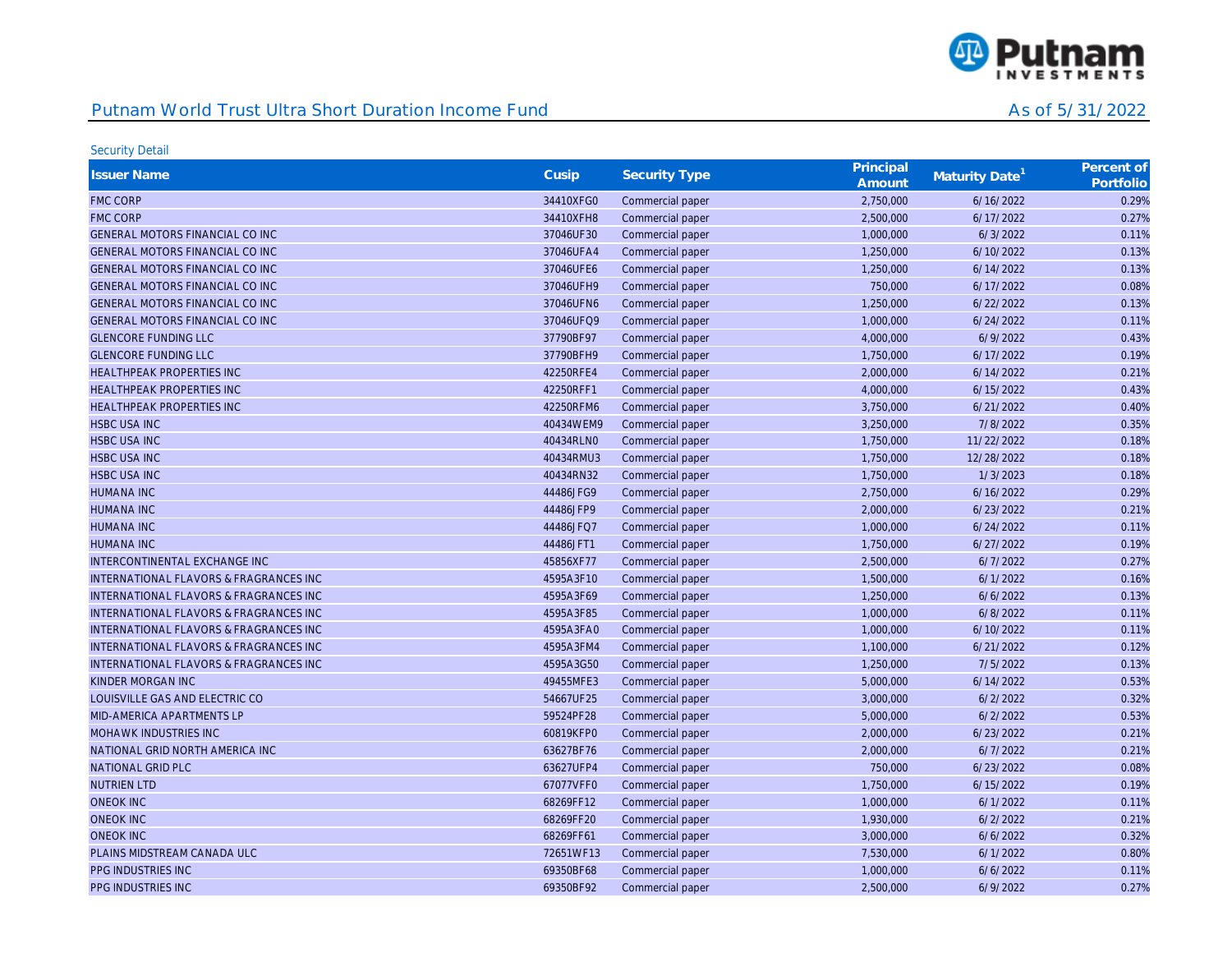

| <b>Issuer Name</b>                                        | Cusip     | <b>Security Type</b>             | Principal<br>Amount | Maturity Date <sup>1</sup> | Percent of<br>Portfolio |
|-----------------------------------------------------------|-----------|----------------------------------|---------------------|----------------------------|-------------------------|
| PPG INDUSTRIES INC                                        | 69350BFE1 | Commercial paper                 | 1,500,000           | 6/14/2022                  | 0.16%                   |
| PPL CAPITAL FUNDING INC                                   | 69354HF95 | Commercial paper                 | 870,000             | 6/9/2022                   | 0.09%                   |
| PPL CAPITAL FUNDING INC                                   | 69354HFD6 | Commercial paper                 | 2,000,000           | 6/13/2022                  | 0.21%                   |
| <b>REALTY INCOME CORP</b>                                 | 75611NF64 | Commercial paper                 | 2,125,000           | 6/6/2022                   | 0.23%                   |
| <b>REALTY INCOME CORP</b>                                 | 75611NFG2 | Commercial paper                 | 3,000,000           | 6/16/2022                  | 0.32%                   |
| SUNCOR ENERGY INC                                         | 86723BF62 | Commercial paper                 | 1,250,000           | 6/6/2022                   | 0.13%                   |
| THERMO FISHER SCIENTIFIC INC                              | 88355MF10 | Commercial paper                 | 3,500,000           | 6/1/2022                   | 0.37%                   |
| <b>TRANSCANADA PIPELINES LTD</b>                          | 89355QF19 | Commercial paper                 | 1,750,000           | 6/1/2022                   | 0.19%                   |
| <b>TRANSCANADA PIPELINES LTD</b>                          | 89355QFM3 | Commercial paper                 | 2,250,000           | 6/21/2022                  | 0.24%                   |
| <b>TRANSCANADA PIPELINES LTD</b>                          | 89355QFN1 | Commercial paper                 | 1,000,000           | 6/22/2022                  | 0.11%                   |
| <b>TRANSCANADA PIPELINES LTD</b>                          | 89355QFP6 | Commercial paper                 | 1,000,000           | 6/23/2022                  | 0.11%                   |
| <b>VW CREDIT INC</b>                                      | 91842KF76 | Commercial paper                 | 3,189,000           | 6/7/2022                   | 0.34%                   |
| <b>WELLTOWER INC</b>                                      | 95040XF61 | Commercial paper                 | 750,000             | 6/6/2022                   | 0.08%                   |
| <b>WELLTOWER INC</b>                                      | 95040XF87 | Commercial paper                 | 1,250,000           | 6/8/2022                   | 0.13%                   |
| <b>WELLTOWER INC</b>                                      | 95040XFH7 | Commercial paper                 | 750,000             | 6/17/2022                  | 0.08%                   |
| <b>WELLTOWER INC</b>                                      | 95040XFM6 | Commercial paper                 | 750,000             | 6/21/2022                  | 0.08%                   |
| <b>WESTPAC BANKING CORP</b>                               | 9612C4T76 | Commercial paper                 | 3,150,000           | 3/21/2023                  | 0.34%                   |
| <b>WPP CP LLC</b>                                         | 92939BFE3 | Commercial paper                 | 2,000,000           | 6/14/2022                  | 0.21%                   |
| WPP CP LLC                                                | 92939BFG8 | Commercial paper                 | 1,496,000           | 6/16/2022                  | 0.16%                   |
| <b>WPP CP LLC</b>                                         | 92939BFH6 | Commercial paper                 | 1,500,000           | 6/17/2022                  | 0.16%                   |
| ADVANCED MICRO DEVICES INC                                | 007903AX5 | Investment-grade corporate bonds | 200,000             | 8/15/2022                  | 0.02%                   |
| AERCAP IRELAND CAPITAL DAC / AERCAP GLOBAL AVIATION TRUST | 00774MBA2 | Investment-grade corporate bonds | 3,735,000           | 9/29/2023                  | 0.39%                   |
| AIG GLOBAL FUNDING                                        | 00138MAA4 | Investment-grade corporate bonds | 3,000,000           | 12/15/2023                 | 0.32%                   |
| <b>AIR LEASE CORP</b>                                     | 00914AAN2 | Investment-grade corporate bonds | 5,000,000           | 12/15/2022                 | 0.53%                   |
| AMERICAN ELECTRIC POWER CO INC                            | 025537AQ4 | Investment-grade corporate bonds | 500,000             | 11/1/2023                  | 0.05%                   |
| AMERICAN ELECTRIC POWER CO INC                            | 025537AS0 | Investment-grade corporate bonds | 1,871,000           | 11/1/2023                  | 0.20%                   |
| AMERICAN ELECTRIC POWER CO INC                            | 025537AK7 | Investment-grade corporate bonds | 450,000             | 3/15/2024                  | 0.05%                   |
| AMERICAN EXPRESS CO                                       | 025816BM0 | Investment-grade corporate bonds | 826,000             | 8/1/2022                   | 0.09%                   |
| AMERICAN EXPRESS CO                                       | 025816BN8 | Investment-grade corporate bonds | 540,000             | 8/1/2022                   | 0.06%                   |
| AMERICAN EXPRESS CO                                       | 025816BT5 | Investment-grade corporate bonds | 1,465,000           | 2/27/2023                  | 0.16%                   |
| AMERICAN EXPRESS CO                                       | 025816BX6 | Investment-grade corporate bonds | 1,470,000           | 8/3/2023                   | 0.16%                   |
| AMERICAN EXPRESS CO                                       | 025816CJ6 | Investment-grade corporate bonds | 2,585,000           | 11/3/2023                  | 0.27%                   |
| AMERICAN EXPRESS CO                                       | 025816CU1 | Investment-grade corporate bonds | 2,954,000           | 5/3/2024                   | 0.31%                   |
| AMERICAN EXPRESS CO                                       | 025816CR8 | Investment-grade corporate bonds | 1,137,000           | 3/4/2025                   | 0.12%                   |
| AMERICAN HONDA FINANCE CORP                               | 02665WDG3 | Investment-grade corporate bonds | 5,738,000           | 5/10/2023                  | 0.61%                   |
| AMERICAN HONDA FINANCE CORP                               | 02665WDP3 | Investment-grade corporate bonds | 1,561,000           | 9/8/2023                   | 0.17%                   |
| AMERICAN TOWER CORP                                       | 03027XAB6 | Investment-grade corporate bonds | 350,000             | 1/31/2023                  | 0.04%                   |
| AMERICAN TOWER CORP                                       | 03027XBH2 | Investment-grade corporate bonds | 1,703,000           | 1/15/2024                  | 0.17%                   |
| <b>ANALOG DEVICES INC</b>                                 | 032654AT2 | Investment-grade corporate bonds | 795,000             | 10/1/2024                  | 0.08%                   |
| ANZ NEW ZEALAND INT'L LTD/LONDON                          | 00182EBQ1 | Investment-grade corporate bonds | 1,968,000           | 2/18/2025                  | 0.21%                   |
| <b>ARES CAPITAL CORP</b>                                  | 04010LAU7 | Investment-grade corporate bonds | 2.526.000           | 2/10/2023                  | 0.27%                   |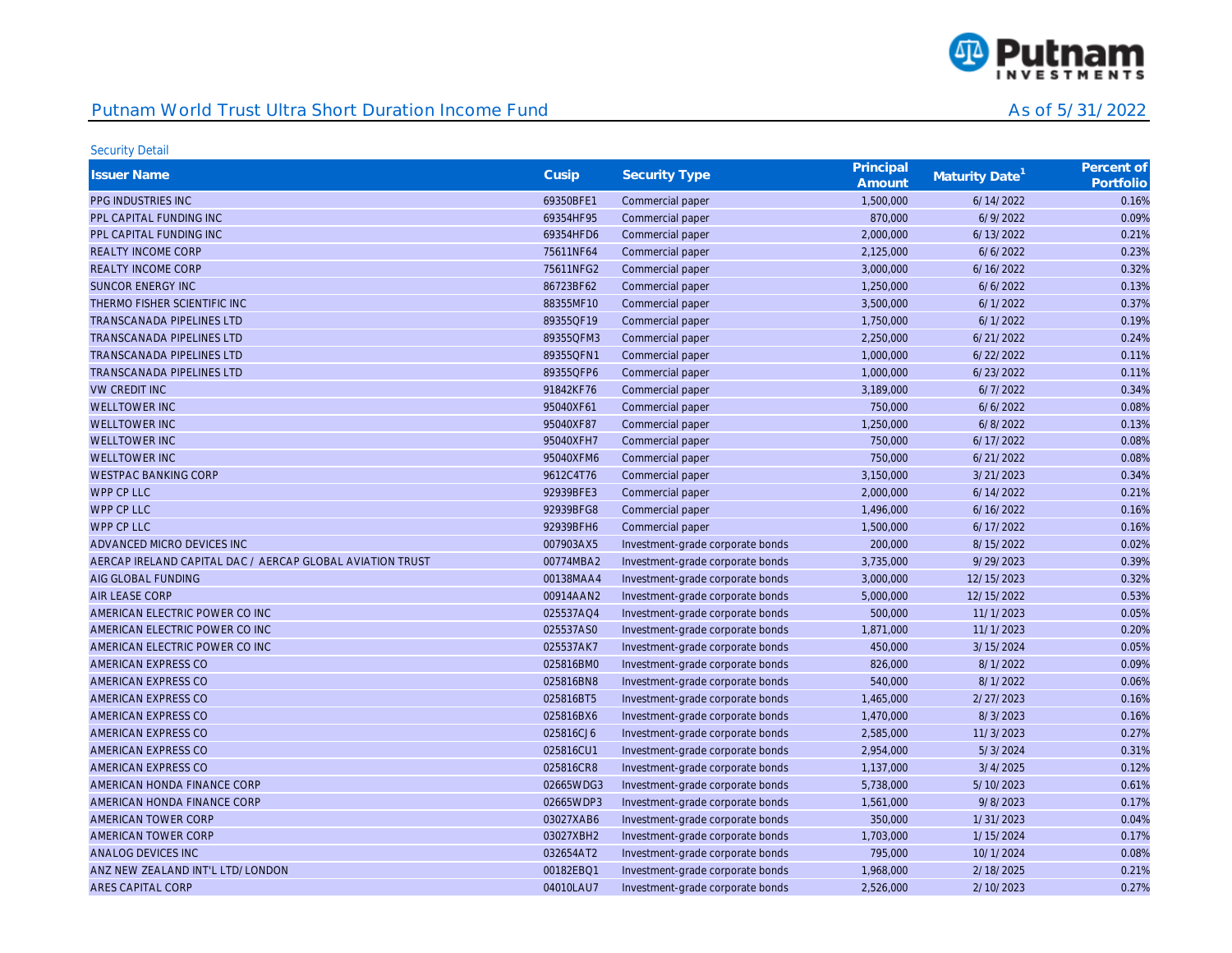

| <b>Issuer Name</b>                        | Cusip     | <b>Security Type</b>             | Principal<br>Amount | Maturity Date <sup>1</sup> | Percent of<br>Portfolio |
|-------------------------------------------|-----------|----------------------------------|---------------------|----------------------------|-------------------------|
| ASTRAZENECA PLC                           | 046353AS7 | Investment-grade corporate bonds | 2,740,000           | 8/17/2023                  | 0.29%                   |
| AT&T INC                                  | 00206RMH2 | Investment-grade corporate bonds | 3,360,000           | 3/25/2024                  | 0.36%                   |
| AT&T INC                                  | 00206RGD8 | Investment-grade corporate bonds | 3,462,000           | 6/12/2024                  | 0.37%                   |
| ATHENE GLOBAL FUNDING                     | 04685A2E0 | Investment-grade corporate bonds | 1,250,000           | 7/1/2022                   | 0.13%                   |
| ATHENE GLOBAL FUNDING                     | 04685A2X8 | Investment-grade corporate bonds | 1,723,000           | 5/24/2024                  | 0.18%                   |
| ATHENE GLOBAL FUNDING                     | 04685A3B5 | Investment-grade corporate bonds | 2,370,000           | 8/19/2024                  | 0.24%                   |
| ATHENE GLOBAL FUNDING                     | 04685A3H2 | Investment-grade corporate bonds | 3,155,000           | 1/7/2025                   | 0.33%                   |
| <b>ATMOS ENERGY CORP</b>                  | 049560AV7 | Investment-grade corporate bonds | 1,300,000           | 3/9/2023                   | 0.14%                   |
| AUSTRALIA & NEW ZEALAND BANKING GROUP LTD | 05252ADE8 | Investment-grade corporate bonds | 820,000             | 11/21/2022                 | 0.09%                   |
| AVALONBAY COMMUNITIES INC                 | 05348EAR0 | Investment-grade corporate bonds | 750,000             | 3/15/2023                  | 0.08%                   |
| BANCO BILBAO VIZCAYA ARGENTARIA SA        | 05946KAH4 | Investment-grade corporate bonds | 1,800,000           | 9/18/2023                  | 0.19%                   |
| <b>BANCO SANTANDER SA</b>                 | 05964HAD7 | Investment-grade corporate bonds | 1,800,000           | 2/23/2023                  | 0.19%                   |
| <b>BANCO SANTANDER SA</b>                 | 05964HAH8 | Investment-grade corporate bonds | 3,096,000           | 4/12/2023                  | 0.33%                   |
| <b>BANK OF AMERICA CORP</b>               | 06051GHC6 | Investment-grade corporate bonds | 1,483,000           | 12/20/2023                 | 0.16%                   |
| <b>BANK OF AMERICA CORP</b>               | 06051GHE2 | Investment-grade corporate bonds | 7,348,000           | 3/5/2024                   | 0.78%                   |
| <b>BANK OF AMERICA CORP</b>               | 06051GJX8 | Investment-grade corporate bonds | 4,000,000           | 5/28/2024                  | 0.42%                   |
| <b>BANK OF MONTREAL</b>                   | 06368EJS2 | Investment-grade corporate bonds | 1,962,000           | 4/14/2023                  | 0.21%                   |
| <b>BANK OF MONTREAL</b>                   | 06368FAH2 | Investment-grade corporate bonds | 2,525,000           | 3/8/2024                   | 0.27%                   |
| <b>BANK OF MONTREAL</b>                   | 06367WYQ0 | Investment-grade corporate bonds | 2,305,000           | 7/9/2024                   | 0.24%                   |
| <b>BANK OF MONTREAL</b>                   | 06368FAF6 | Investment-grade corporate bonds | 3,065,000           | 1/10/2025                  | 0.32%                   |
| BANK OF NEW YORK MELLON CORP/THE          | 06406FAF0 | Investment-grade corporate bonds | 1,315,000           | 10/30/2023                 | 0.14%                   |
| BANK OF NEW YORK MELLON CORP/THE          | 06406RAY3 | Investment-grade corporate bonds | 2,277,000           | 10/25/2024                 | 0.24%                   |
| BANK OF NEW YORK MELLON CORP/THE          | 06406RBE6 | Investment-grade corporate bonds | 3,616,000           | 4/25/2025                  | 0.39%                   |
| <b>BANK OF NOVA SCOTIA/THE</b>            | 064159VK9 | Investment-grade corporate bonds | 2,077,000           | 5/1/2023                   | 0.22%                   |
| <b>BANK OF NOVA SCOTIA/THE</b>            | 0641593Y0 | Investment-grade corporate bonds | 4,300,000           | 6/23/2023                  | 0.46%                   |
| BANK OF NOVA SCOTIA/THE                   | 0641598L3 | Investment-grade corporate bonds | 2,070,000           | 9/15/2023                  | 0.22%                   |
| <b>BANK OF NOVA SCOTIA/THE</b>            | 0641593W4 | Investment-grade corporate bonds | 1,000,000           | 4/15/2024                  | 0.11%                   |
| <b>BANK OF NOVA SCOTIA/THE</b>            | 0641596F8 | Investment-grade corporate bonds | 3,300,000           | 7/31/2024                  | 0.35%                   |
| BANQUE FEDERATIVE DU CREDIT MUTUEL SA     | 06675FAS6 | Investment-grade corporate bonds | 2,221,000           | 11/21/2022                 | 0.24%                   |
| BANQUE FEDERATIVE DU CREDIT MUTUEL SA     | 06675FAQ0 | Investment-grade corporate bonds | 760,000             | 7/20/2023                  | 0.08%                   |
| BANQUE FEDERATIVE DU CREDIT MUTUEL SA     | 06675FAV9 | Investment-grade corporate bonds | 2,808,000           | 2/27/2024                  | 0.29%                   |
| BANQUE FEDERATIVE DU CREDIT MUTUEL SA     | 06675FAW7 | Investment-grade corporate bonds | 4,625,000           | 2/4/2025                   | 0.49%                   |
| <b>BARCLAYS PLC</b>                       | 06738EBB0 | Investment-grade corporate bonds | 1,296,000           | 5/16/2024                  | 0.14%                   |
| <b>BARCLAYS PLC</b>                       | 06738EBC8 | Investment-grade corporate bonds | 3,346,000           | 5/16/2024                  | 0.36%                   |
| <b>BECTON DICKINSON AND CO</b>            | 075887BU2 | Investment-grade corporate bonds | 1,757,000           | 6/6/2022                   | 0.19%                   |
| <b>BMW US CAPITAL LLC</b>                 | 05565EBN4 | Investment-grade corporate bonds | 800,000             | 4/1/2024                   | 0.09%                   |
| <b>BMW US CAPITAL LLC</b>                 | 05565EBV6 | Investment-grade corporate bonds | 2,600,000           | 8/12/2024                  | 0.28%                   |
| <b>BMW US CAPITAL LLC</b>                 | 05565EBY0 | Investment-grade corporate bonds | 944,000             | 4/1/2025                   | 0.10%                   |
| <b>BNP PARIBAS SA</b>                     | 09659W2E3 | Investment-grade corporate bonds | 750,000             | 3/1/2023                   | 0.08%                   |
| <b>BPCE SA</b>                            | 05583JAD4 | Investment-grade corporate bonds | 4,790,000           | 9/12/2023                  | 0.51%                   |
| <b>BPCE SA</b>                            | 05578AAW8 | Investment-grade corporate bonds | 911.000             | 1/14/2025                  | 0.10%                   |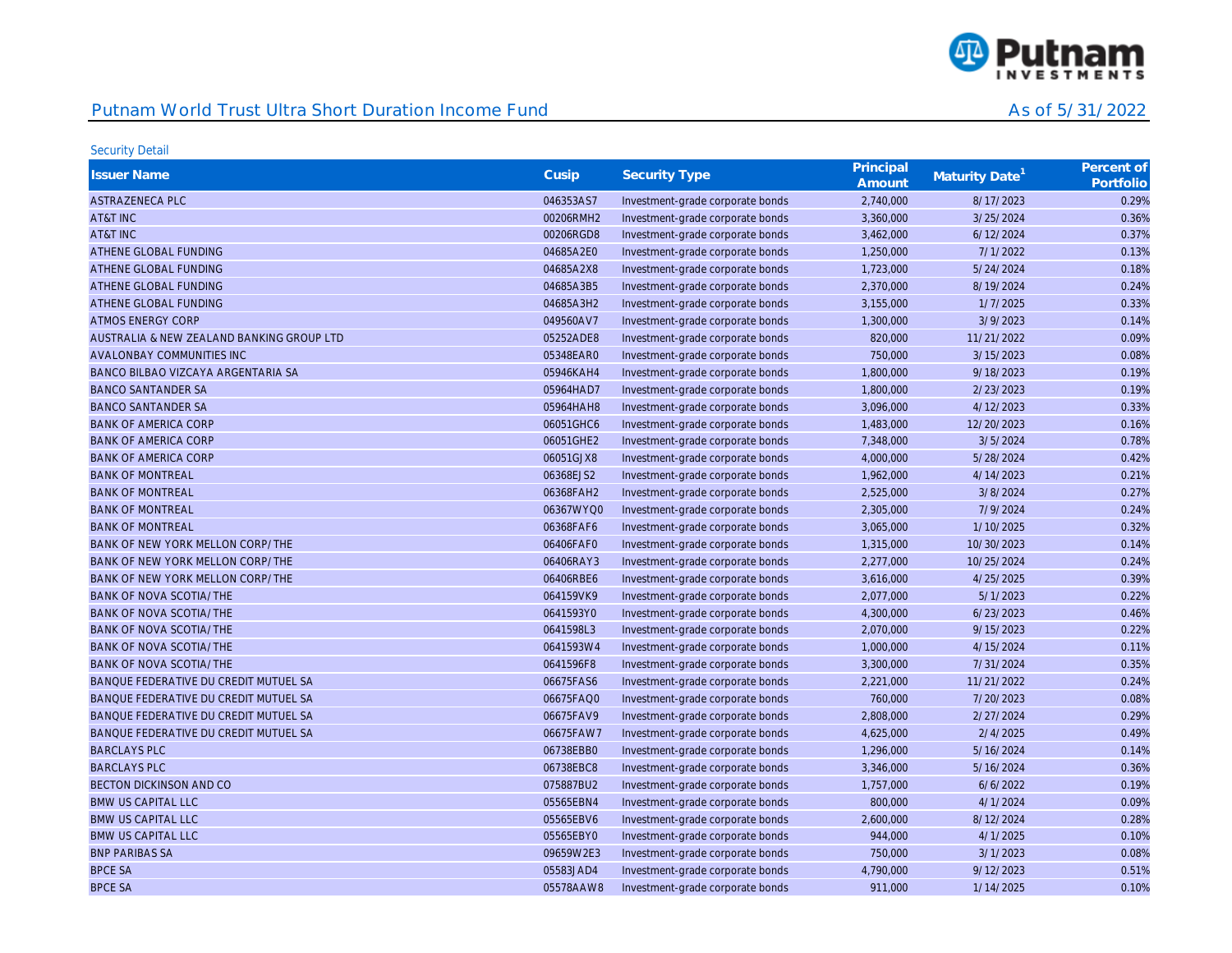

| <b>Issuer Name</b>                                          | Cusip     | <b>Security Type</b>             | Principal<br>Amount | Maturity Date <sup>1</sup> | Percent of<br>Portfolio |
|-------------------------------------------------------------|-----------|----------------------------------|---------------------|----------------------------|-------------------------|
| CANADIAN IMPERIAL BANK OF COMMERCE                          | 136069TZ4 | Investment-grade corporate bonds | 410,000             | 6/16/2022                  | 0.04%                   |
| CANADIAN IMPERIAL BANK OF COMMERCE                          | 13607GKW3 | Investment-grade corporate bonds | 6,306,000           | 3/17/2023                  | 0.67%                   |
| CANADIAN IMPERIAL BANK OF COMMERCE                          | 13607HVD1 | Investment-grade corporate bonds | 2,545,000           | 6/22/2023                  | 0.27%                   |
| CANADIAN IMPERIAL BANK OF COMMERCE                          | 13607RAE0 | Investment-grade corporate bonds | 778,000             | 9/13/2023                  | 0.08%                   |
| CANADIAN IMPERIAL BANK OF COMMERCE                          | 13607HYE6 | Investment-grade corporate bonds | 2,604,000           | 10/18/2024                 | 0.27%                   |
| CAPITAL ONE BANK USA NA                                     | 140420NB2 | Investment-grade corporate bonds | 1,500,000           | 2/15/2023                  | 0.16%                   |
| CAPITAL ONE FINANCIAL CORP                                  | 14040HBV6 | Investment-grade corporate bonds | 5,013,000           | 1/30/2023                  | 0.53%                   |
| CAPITAL ONE FINANCIAL CORP                                  | 14040HCL7 | Investment-grade corporate bonds | 2,785,000           | 12/6/2024                  | 0.29%                   |
| CAPITAL ONE FINANCIAL CORP                                  | 14040HCR4 | Investment-grade corporate bonds | 1,990,000           | 5/9/2025                   | 0.21%                   |
| <b>CAPITAL ONE NA</b>                                       | 14042RHB0 | Investment-grade corporate bonds | 800,000             | 8/8/2022                   | 0.09%                   |
| CATERPILLAR FINANCIAL SERVICES CORP                         | 14913R2R7 | Investment-grade corporate bonds | 1,350,000           | 9/13/2024                  | 0.14%                   |
| <b>CELANESE US HOLDINGS LLC</b>                             | 15089QAD6 | Investment-grade corporate bonds | 1,750,000           | 11/15/2022                 | 0.19%                   |
| CHARLES SCHWAB CORP/THE                                     | 808513BM6 | Investment-grade corporate bonds | 4,840,000           | 3/18/2024                  | 0.51%                   |
| CHARTER COMMUNICATIONS OPERATING LLC / CHARTER COMMUNICATIO | 161175BP8 | Investment-grade corporate bonds | 561,000             | 2/1/2024                   | 0.06%                   |
| CHEVRON USA INC                                             | 166756AG1 | Investment-grade corporate bonds | 1,804,000           | 8/12/2022                  | 0.19%                   |
| <b>CHEVRON USA INC</b>                                      | 166756AK2 | Investment-grade corporate bonds | 2,707,000           | 8/11/2023                  | 0.29%                   |
| <b>CIGNA CORP</b>                                           | 125523AC4 | Investment-grade corporate bonds | 5,538,000           | 7/15/2023                  | 0.59%                   |
| <b>CITIGROUP INC</b>                                        | 172967KX8 | Investment-grade corporate bonds | 4,296,000           | 9/1/2023                   | 0.46%                   |
| <b>CITIGROUP INC</b>                                        | 172967MA6 | Investment-grade corporate bonds | 5,017,000           | 6/1/2024                   | 0.53%                   |
| <b>CITIGROUP INC</b>                                        | 172967MW8 | Investment-grade corporate bonds | 2,945,000           | 5/1/2025                   | 0.31%                   |
| <b>CITIGROUP INC</b>                                        | 172967NR8 | Investment-grade corporate bonds | 1,003,000           | 5/24/2025                  | 0.11%                   |
| CITIZENS BANK NA/PROVIDENCE RI                              | 17401QAR2 | Investment-grade corporate bonds | 2,107,000           | 3/29/2023                  | 0.23%                   |
| CITIZENS BANK NA/PROVIDENCE RI                              | 75524KNQ3 | Investment-grade corporate bonds | 565,000             | 5/23/2025                  | 0.06%                   |
| COMMONWEALTH BANK OF AUSTRALIA                              | 2027A0KJ7 | Investment-grade corporate bonds | 4,419,000           | 3/14/2025                  | 0.47%                   |
| <b>CONAGRA BRANDS INC</b>                                   | 205887CG5 | Investment-grade corporate bonds | 1,000,000           | 8/11/2023                  | 0.10%                   |
| <b>CREDIT AGRICOLE SA/LONDON</b>                            | 22535WAF4 | Investment-grade corporate bonds | 6,112,000           | 4/24/2023                  | 0.65%                   |
| CREDIT SUISSE AG/NEW YORK NY                                | 22550UAD3 | Investment-grade corporate bonds | 1,655,000           | 8/9/2023                   | 0.18%                   |
| CREDIT SUISSE AG/NEW YORK NY                                | 22550UAB7 | Investment-grade corporate bonds | 1,500,000           | 2/2/2024                   | 0.16%                   |
| CREDIT SUISSE GROUP AG                                      | 225401AH1 | Investment-grade corporate bonds | 6,863,000           | 6/12/2024                  | 0.74%                   |
| CREDIT SUISSE GROUP FUNDING GUERNSEY LTD                    | 225433AH4 | Investment-grade corporate bonds | 1,342,000           | 9/15/2022                  | 0.14%                   |
| <b>CVS HEALTH CORP</b>                                      | 126650CQ1 | Investment-grade corporate bonds | 594,000             | 12/1/2022                  | 0.06%                   |
| DAIMLER FINANCE NORTH AMERICA LLC                           | 233851DM3 | Investment-grade corporate bonds | 685,000             | 5/4/2023                   | 0.07%                   |
| DAIMLER TRUCKS FINANCE NORTH AMERICA LLC                    | 233853AA8 | Investment-grade corporate bonds | 2,577,000           | 6/14/2023                  | 0.27%                   |
| DAIMLER TRUCKS FINANCE NORTH AMERICA LLC                    | 233853AC4 | Investment-grade corporate bonds | 1,933,000           | 12/14/2023                 | 0.21%                   |
| DAIMLER TRUCKS FINANCE NORTH AMERICA LLC                    | 233853AK6 | Investment-grade corporate bonds | 1,584,000           | 4/5/2024                   | 0.17%                   |
| DAIMLER TRUCKS FINANCE NORTH AMERICA LLC                    | 233853AE0 | Investment-grade corporate bonds | 1,611,000           | 12/13/2024                 | 0.17%                   |
| DEUTSCHE BANK AG/NEW YORK NY                                | 251526BL2 | Investment-grade corporate bonds | 1,458,000           | 11/16/2022                 | 0.16%                   |
| DEUTSCHE BANK AG/NEW YORK NY                                | 251526BS7 | Investment-grade corporate bonds | 2,324,000           | 2/27/2023                  | 0.25%                   |
| DEUTSCHE BANK AG/NEW YORK NY                                | 251526CL1 | Investment-grade corporate bonds | 2,268,000           | 11/8/2023                  | 0.24%                   |
| <b>DISCOVER BANK</b>                                        | 25466AAK7 | Investment-grade corporate bonds | 3,127,000           | 2/6/2023                   | 0.33%                   |
| DISCOVER FINANCIAL SERVICES                                 | 254709AJ7 | Investment-grade corporate bonds | 3,500,000           | 11/21/2022                 | 0.38%                   |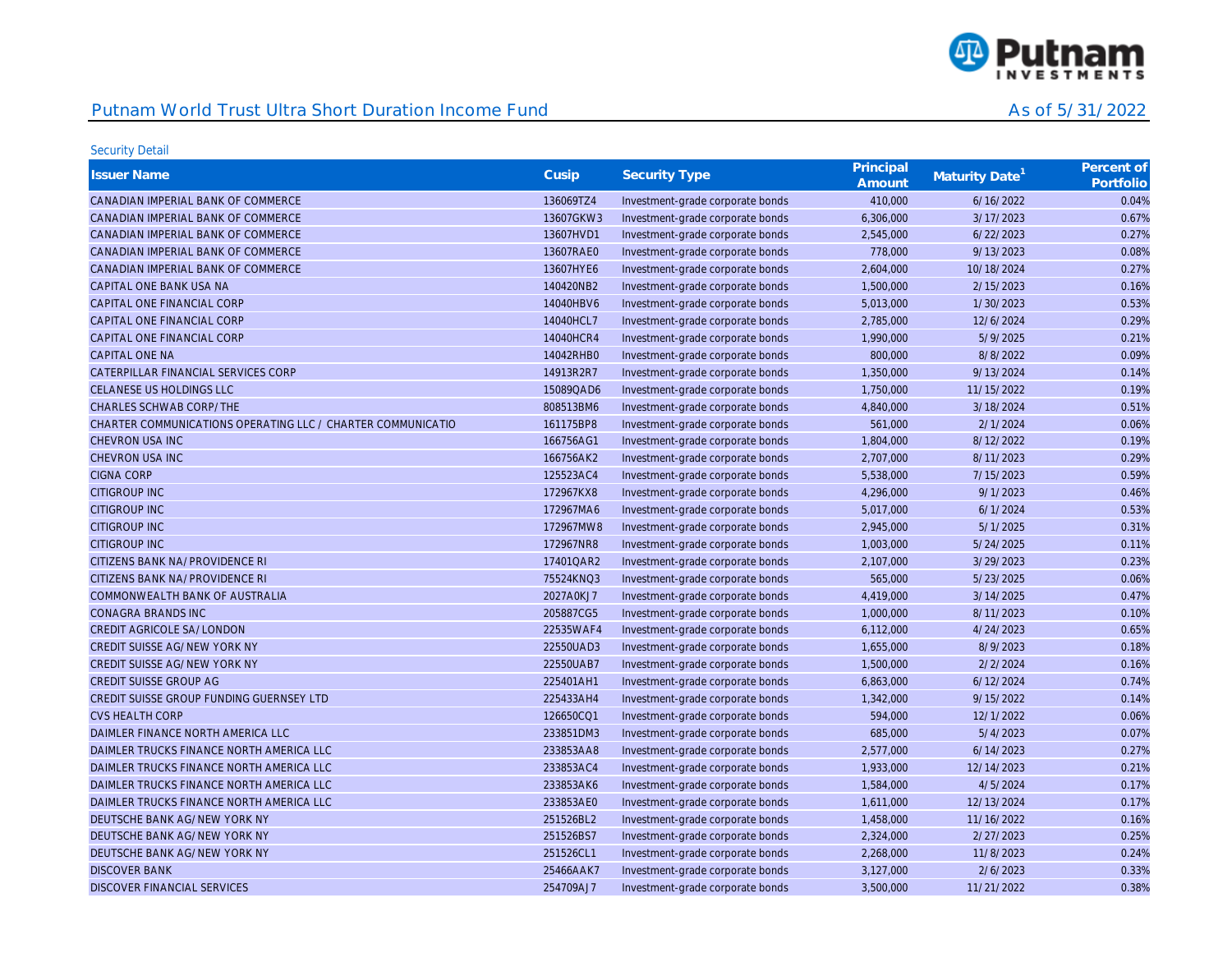

| <b>Issuer Name</b>                                | Cusip     | <b>Security Type</b>             | Principal<br>Amount | Maturity Date <sup>1</sup> | Percent of<br>Portfolio |
|---------------------------------------------------|-----------|----------------------------------|---------------------|----------------------------|-------------------------|
| <b>DNB BANK ASA</b>                               | 23329PAD2 | Investment-grade corporate bonds | 3,275,000           | 12/2/2022                  | 0.35%                   |
| <b>DNB BANK ASA</b>                               | 25601B2C8 | Investment-grade corporate bonds | 3,459,000           | 3/28/2025                  | 0.37%                   |
| <b>DOMINION ENERGY INC</b>                        | 25746UBP3 | Investment-grade corporate bonds | 1,100,000           | 9/15/2022                  | 0.12%                   |
| <b>DOMINION ENERGY INC</b>                        | 25746UDH9 | Investment-grade corporate bonds | 1,617,000           | 9/15/2023                  | 0.17%                   |
| DUKE ENERGY CAROLINAS LLC                         | 26442CAV6 | Investment-grade corporate bonds | 1,828,000           | 3/15/2023                  | 0.20%                   |
| <b>DUKE ENERGY CORP</b>                           | 26441CBK0 | Investment-grade corporate bonds | 1,371,000           | 6/10/2023                  | 0.15%                   |
| <b>ENBRIDGE INC</b>                               | 29250NBD6 | Investment-grade corporate bonds | 1,380,000           | 2/17/2023                  | 0.15%                   |
| <b>ENBRIDGE INC</b>                               | 29250NBG9 | Investment-grade corporate bonds | 659,000             | 10/4/2023                  | 0.07%                   |
| <b>ENBRIDGE INC</b>                               | 29250NBM6 | Investment-grade corporate bonds | 1,620,000           | 2/16/2024                  | 0.17%                   |
| <b>ERAC USA FINANCE LLC</b>                       | 26884TAH5 | Investment-grade corporate bonds | 75,000              | 10/15/2022                 | 0.01%                   |
| <b>EVERSOURCE ENERGY</b>                          | 30040WAM0 | Investment-grade corporate bonds | 1,400,000           | 8/15/2023                  | 0.15%                   |
| FEDERATION DES CAISSES DESJARDINS DU QUEBEC       | 31429KAF0 | Investment-grade corporate bonds | 3,010,000           | 5/21/2024                  | 0.32%                   |
| FIRST-CITIZENS BANK & TRUST CO                    | 125581HA9 | Investment-grade corporate bonds | 2,123,000           | 6/19/2024                  | 0.23%                   |
| <b>GA GLOBAL FUNDING TRUST</b>                    | 36143L2E4 | Investment-grade corporate bonds | 650,000             | 9/13/2024                  | 0.07%                   |
| <b>GA GLOBAL FUNDING TRUST</b>                    | 36143L2K0 | Investment-grade corporate bonds | 1,914,000           | 4/11/2025                  | 0.20%                   |
| <b>GENERAL MILLS INC</b>                          | 370334CC6 | Investment-grade corporate bonds | 1,881,000           | 10/17/2023                 | 0.20%                   |
| GENERAL MOTORS FINANCIAL CO INC                   | 37045XBX3 | Investment-grade corporate bonds | 965,000             | 6/30/2022                  | 0.10%                   |
| <b>GENERAL MOTORS FINANCIAL CO INC</b>            | 37045XCU8 | Investment-grade corporate bonds | 250,000             | 7/8/2022                   | 0.03%                   |
| GENERAL MOTORS FINANCIAL CO INC                   | 37045XDF0 | Investment-grade corporate bonds | 1,280,000           | 3/8/2024                   | 0.13%                   |
| <b>GEORGIA-PACIFIC LLC</b>                        | 37331NAM3 | Investment-grade corporate bonds | 1,725,000           | 5/15/2024                  | 0.18%                   |
| <b>GILEAD SCIENCES INC</b>                        | 375558BW2 | Investment-grade corporate bonds | 2,049,000           | 9/29/2023                  | 0.21%                   |
| <b>GLENCORE FINANCE CANADA LTD</b>                | 98417EAT7 | Investment-grade corporate bonds | 361,000             | 10/25/2022                 | 0.04%                   |
| <b>GLENCORE FUNDING LLC</b>                       | 378272AP3 | Investment-grade corporate bonds | 300,000             | 10/27/2022                 | 0.03%                   |
| <b>GOLDMAN SACHS GROUP INC/THE</b>                | 38141GWU4 | Investment-grade corporate bonds | 3,022,000           | 2/23/2023                  | 0.32%                   |
| <b>GOLDMAN SACHS GROUP INC/THE</b>                | 38141GWK6 | Investment-grade corporate bonds | 1,281,000           | 6/5/2023                   | 0.14%                   |
| <b>GOLDMAN SACHS GROUP INC/THE</b>                | 38141GXK5 | Investment-grade corporate bonds | 800,000             | 11/17/2023                 | 0.08%                   |
| <b>GOLDMAN SACHS GROUP INC/THE</b>                | 38141GXL3 | Investment-grade corporate bonds | 600,000             | 11/17/2023                 | 0.06%                   |
| <b>GOLDMAN SACHS GROUP INC/THE</b>                | 38141GXW9 | Investment-grade corporate bonds | 4,146,000           | 3/8/2024                   | 0.44%                   |
| <b>GOLDMAN SACHS GROUP INC/THE</b>                | 38141GYF5 | Investment-grade corporate bonds | 2,815,000           | 9/10/2024                  | 0.30%                   |
| <b>GOLDMAN SACHS GROUP INC/THE</b>                | 38141GYQ1 | Investment-grade corporate bonds | 1,300,000           | 10/21/2024                 | 0.14%                   |
| GSK CONSUMER HEALTHCARE CAPITAL US LLC            | 36264GAB5 | Investment-grade corporate bonds | 1,503,000           | 3/24/2024                  | 0.16%                   |
| HUNTINGTON BANCSHARES INC/OH                      | 337915AA0 | Investment-grade corporate bonds | 560,000             | 2/4/2023                   | 0.06%                   |
| HUNTINGTON NATIONAL BANK/THE                      | 44644MAE1 | Investment-grade corporate bonds | 1,990,000           | 5/16/2025                  | 0.21%                   |
| <b>HYUNDAI CAPITAL AMERICA</b>                    | 44891ABA4 | Investment-grade corporate bonds | 300,000             | 6/20/2022                  | 0.03%                   |
| HYUNDAI CAPITAL AMERICA                           | 44891ABQ9 | Investment-grade corporate bonds | 1,127,000           | 11/10/2022                 | 0.12%                   |
| <b>ING GROEP NV</b>                               | 456837AL7 | Investment-grade corporate bonds | 6,354,000           | 10/2/2023                  | 0.68%                   |
| <b>INTERNATIONAL FLAVORS &amp; FRAGRANCES INC</b> | 459506AM3 | Investment-grade corporate bonds | 2,318,000           | 9/15/2022                  | 0.25%                   |
| INTERNATIONAL LEASE FINANCE CORP                  | 459745GN9 | Investment-grade corporate bonds | 250,000             | 8/15/2022                  | 0.03%                   |
| <b>INTESA SANPAOLO SPA</b>                        | 46115HAZ0 | Investment-grade corporate bonds | 5,737,000           | 7/14/2022                  | 0.61%                   |
| <b>INTESA SANPAOLO SPA</b>                        | 46115HBC0 | Investment-grade corporate bonds | 3,425,000           | 1/12/2023                  | 0.36%                   |
| JACKSON NATIONAL LIFE GLOBAL FUNDING              | 46849LSX0 | Investment-grade corporate bonds | 1,308,000           | 6/27/2022                  | 0.14%                   |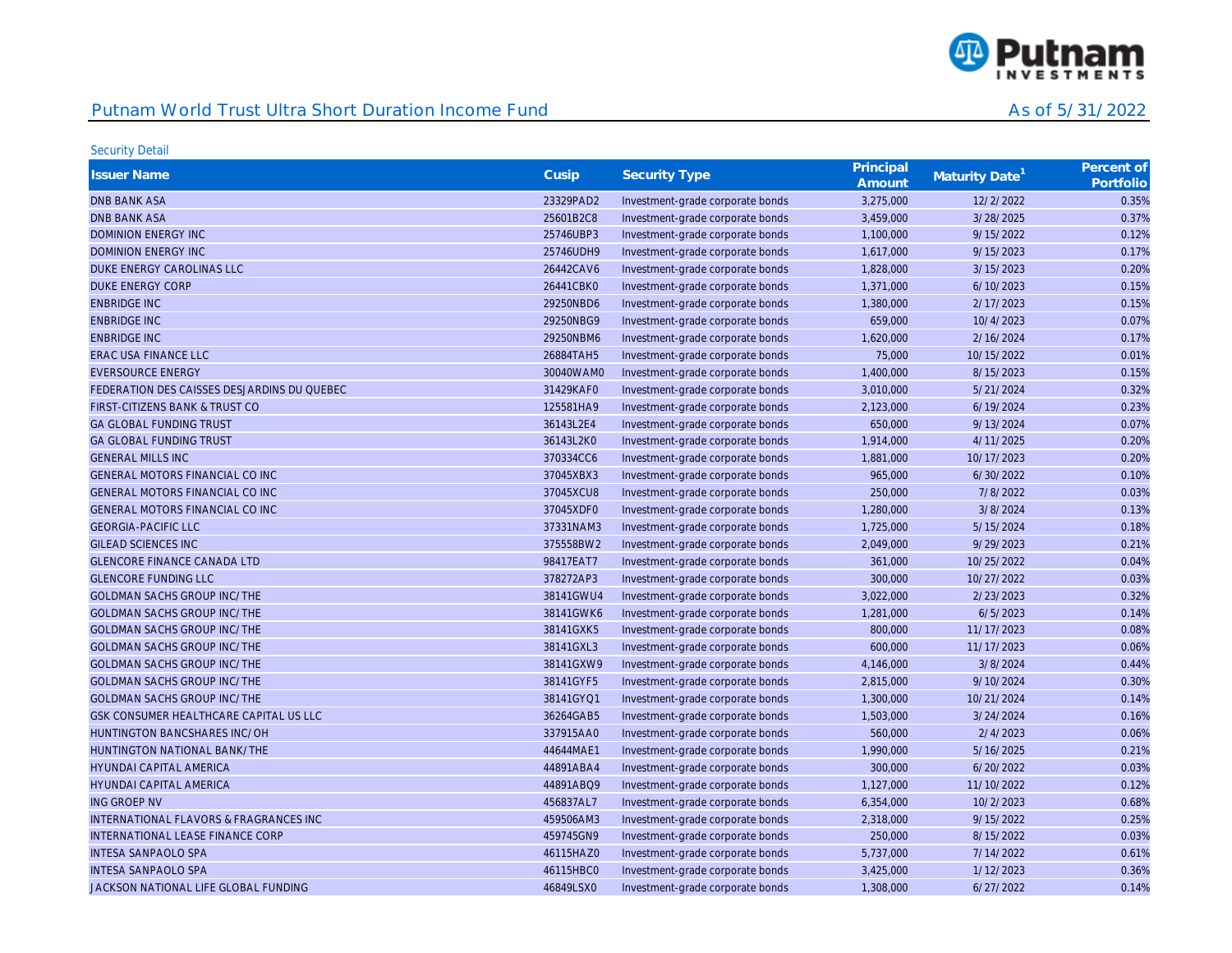

| <b>Issuer Name</b>                        | Cusip     | Security Type                    | Principal | Maturity Date <sup>1</sup> | Percent of |
|-------------------------------------------|-----------|----------------------------------|-----------|----------------------------|------------|
|                                           |           |                                  | Amount    |                            | Portfolio  |
| JACKSON NATIONAL LIFE GLOBAL FUNDING      | 46849LTN1 | Investment-grade corporate bonds | 3,250,000 | 1/6/2023                   | 0.35%      |
| <b>JPMORGAN CHASE &amp; CO</b>            | 46625HRW2 | Investment-grade corporate bonds | 6,688,000 | 10/24/2023                 | 0.71%      |
| <b>JPMORGAN CHASE &amp; CO</b>            | 46647PCA2 | Investment-grade corporate bonds | 1,006,000 | 3/16/2024                  | 0.11%      |
| <b>JPMORGAN CHASE &amp; CO</b>            | 46647PAQ9 | Investment-grade corporate bonds | 5,397,000 | 4/23/2024                  | 0.58%      |
| <b>JPMORGAN CHASE &amp; CO</b>            | 46647PAW6 | Investment-grade corporate bonds | 1,120,000 | 7/23/2024                  | 0.12%      |
| KEURIG DR PEPPER INC                      | 49271VAL4 | Investment-grade corporate bonds | 2,045,000 | 3/15/2024                  | 0.21%      |
| KEYBANK NA/CLEVELAND OH                   | 49327M3A0 | Investment-grade corporate bonds | 3,783,000 | 1/3/2024                   | 0.40%      |
| KEYBANK NA/CLEVELAND OH                   | 49327M3B8 | Investment-grade corporate bonds | 3,250,000 | 1/3/2024                   | 0.34%      |
| KEYBANK NA/CLEVELAND OH                   | 49327M3D4 | Investment-grade corporate bonds | 2,460,000 | 6/14/2024                  | 0.26%      |
| <b>KEYCORP</b>                            | 49326EEL3 | Investment-grade corporate bonds | 1,004,000 | 5/23/2025                  | 0.11%      |
| KINDER MORGAN ENERGY PARTNERS LP          | 494550BL9 | Investment-grade corporate bonds | 600,000   | 9/1/2022                   | 0.06%      |
| KINDER MORGAN ENERGY PARTNERS LP          | 494550BM7 | Investment-grade corporate bonds | 1,200,000 | 2/15/2023                  | 0.13%      |
| KINDER MORGAN INC                         | 49456BAM3 | Investment-grade corporate bonds | 382,000   | 1/15/2023                  | 0.04%      |
| KINDER MORGAN INC                         | 49456BAN1 | Investment-grade corporate bonds | 823,000   | 1/15/2023                  | 0.09%      |
| <b>L3HARRIS TECHNOLOGIES INC</b>          | 502431AG4 | Investment-grade corporate bonds | 6,108,000 | 3/10/2023                  | 0.65%      |
| LLOYDS BANKING GROUP PLC                  | 53944YAM5 | Investment-grade corporate bonds | 1,642,000 | 6/15/2023                  | 0.18%      |
| LLOYDS BANKING GROUP PLC                  | 539439AP4 | Investment-grade corporate bonds | 1,506,000 | 11/7/2023                  | 0.16%      |
| LLOYDS BANKING GROUP PLC                  | 53944YAN3 | Investment-grade corporate bonds | 4,667,000 | 5/11/2024                  | 0.48%      |
| MACQUARIE BANK LTD                        | 55608PBK9 | Investment-grade corporate bonds | 715,000   | 3/21/2025                  | 0.08%      |
| MACQUARIE GROUP LTD                       | 55608JAJ7 | Investment-grade corporate bonds | 4,393,000 | 11/28/2023                 | 0.47%      |
| <b>MACQUARIE GROUP LTD</b>                | 55608JAM0 | Investment-grade corporate bonds | 4,282,000 | 3/27/2024                  | 0.46%      |
| MAGALLANES INC                            | 55903VAA1 | Investment-grade corporate bonds | 1,590,000 | 3/15/2024                  | 0.17%      |
| MASSMUTUAL GLOBAL FUNDING II              | 57629WCK4 | Investment-grade corporate bonds | 560,000   | 7/1/2022                   | 0.06%      |
| MASSMUTUAL GLOBAL FUNDING II              | 57629WDC1 | Investment-grade corporate bonds | 5,220,000 | 4/12/2024                  | 0.56%      |
| MASSMUTUAL GLOBAL FUNDING II              | 57629WDF4 | Investment-grade corporate bonds | 1,884,000 | 10/21/2024                 | 0.20%      |
| MASSMUTUAL GLOBAL FUNDING II              | 57629WDH0 | Investment-grade corporate bonds | 2,774,000 | 3/21/2025                  | 0.30%      |
| MET TOWER GLOBAL FUNDING                  | 58989V2A1 | Investment-grade corporate bonds | 2,000,000 | 7/13/2022                  | 0.21%      |
| MET TOWER GLOBAL FUNDING                  | 58989VAA2 | Investment-grade corporate bonds | 1,000,000 | 1/17/2023                  | 0.11%      |
| METROPOLITAN LIFE GLOBAL FUNDING I        | 59217GDB2 | Investment-grade corporate bonds | 600,000   | 6/17/2022                  | 0.06%      |
| <b>METROPOLITAN LIFE GLOBAL FUNDING I</b> | 59217GGW3 | Investment-grade corporate bonds | 2,700,000 | 1/7/2024                   | 0.29%      |
| METROPOLITAN LIFE GLOBAL FUNDING I        | 59217GEQ8 | Investment-grade corporate bonds | 150,000   | 9/27/2024                  | 0.02%      |
| METROPOLITAN LIFE GLOBAL FUNDING I        | 59217GEX3 | Investment-grade corporate bonds | 825,000   | 3/21/2025                  | 0.09%      |
| MISSISSIPPI POWER CO                      | 605417CC6 | Investment-grade corporate bonds | 1,543,000 | 6/28/2024                  | 0.16%      |
| MITSUBISHI UFJ FINANCIAL GROUP INC        | 606822AQ7 | Investment-grade corporate bonds | 628,000   | 7/25/2022                  | 0.07%      |
| MITSUBISHI UFJ FINANCIAL GROUP INC        | 606822AS3 | Investment-grade corporate bonds | 3,669,000 | 3/2/2023                   | 0.39%      |
| MITSUBISHI UFJ FINANCIAL GROUP INC        | 606822AZ7 | Investment-grade corporate bonds | 5,295,000 | 7/26/2023                  | 0.57%      |
| MIZUHO FINANCIAL GROUP INC                | 60687YAN9 | Investment-grade corporate bonds | 6,470,000 | 9/11/2022                  | 0.69%      |
| MIZUHO FINANCIAL GROUP INC                | 60687YAQ2 | Investment-grade corporate bonds | 1,023,000 | 3/5/2023                   | 0.11%      |
| MIZUHO FINANCIAL GROUP INC                | 60687YBC2 | Investment-grade corporate bonds | 760,000   | 5/25/2024                  | 0.08%      |
| MIZUHO FINANCIAL GROUP INC                | 60687YBG3 | Investment-grade corporate bonds | 1,160,000 | 7/10/2024                  | 0.12%      |
| MIZUHO FINANCIAL GROUP INC                | 60687YAU3 | Investment-grade corporate bonds | 620.000   | 9/11/2024                  | 0.07%      |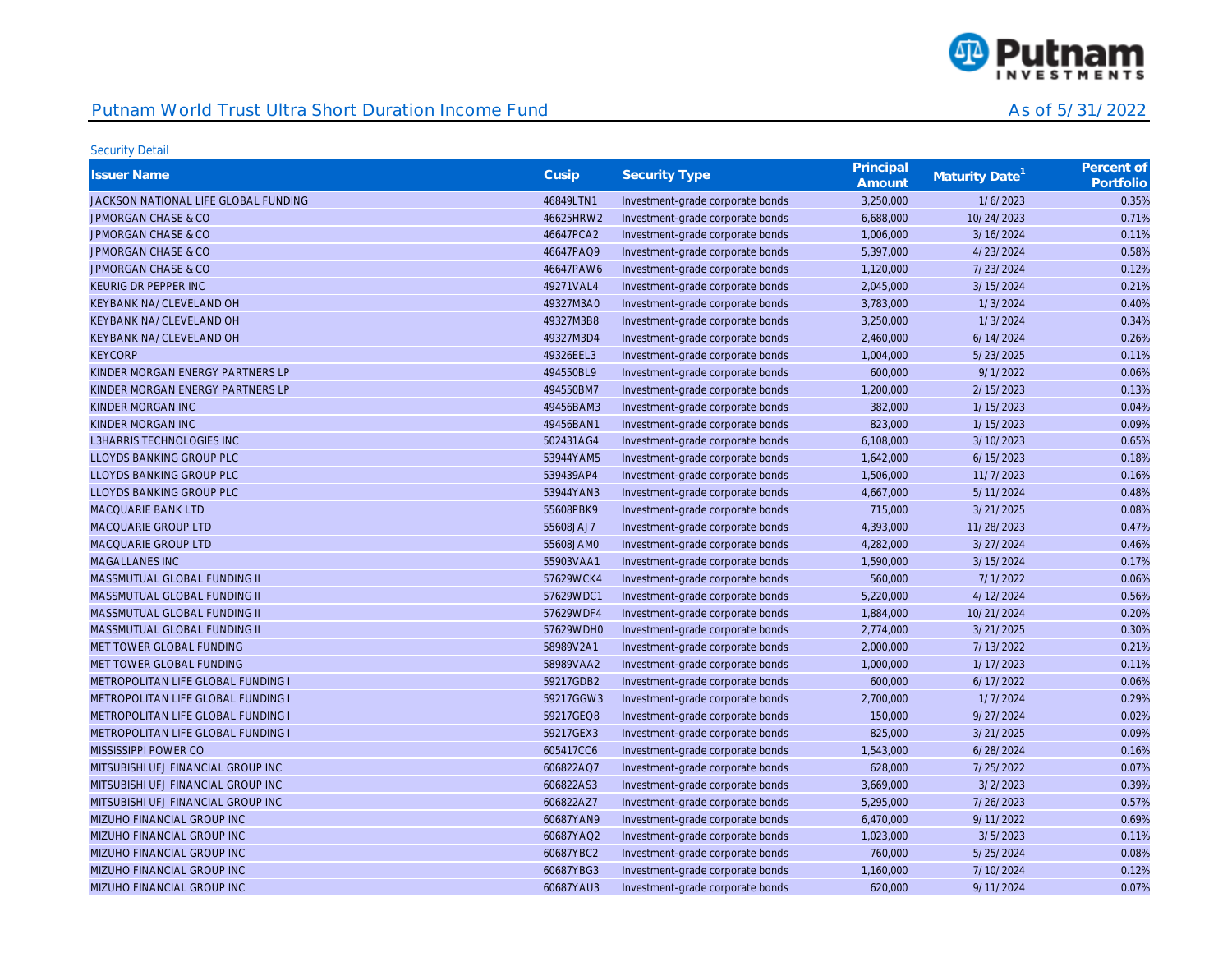

| <b>Issuer Name</b>                                 | Cusip     | <b>Security Type</b>             | Principal<br>Amount | Maturity Date <sup>1</sup> | Percent of<br>Portfolio |
|----------------------------------------------------|-----------|----------------------------------|---------------------|----------------------------|-------------------------|
| MONDELEZ INTERNATIONAL HOLDINGS NETHERLANDS BV     | 60920LAE4 | Investment-grade corporate bonds | 2,100,000           | 9/19/2022                  | 0.22%                   |
| <b>MORGAN STANLEY</b>                              | 6174824M3 | Investment-grade corporate bonds | 4,332,000           | 11/1/2022                  | 0.47%                   |
| <b>MORGAN STANLEY</b>                              | 6174468T9 | Investment-grade corporate bonds | 1,500,000           | 11/10/2023                 | 0.16%                   |
| <b>MORGAN STANLEY</b>                              | 6174468W2 | Investment-grade corporate bonds | 2,000,000           | 1/25/2024                  | 0.21%                   |
| <b>MORGAN STANLEY</b>                              | 61744YAG3 | Investment-grade corporate bonds | 4,326,000           | 5/8/2024                   | 0.46%                   |
| <b>NASDAQ INC</b>                                  | 63111XAC5 | Investment-grade corporate bonds | 1,639,000           | 12/21/2022                 | 0.17%                   |
| NATIONAL AUSTRALIA BANK LTD                        | 63254WAA8 | Investment-grade corporate bonds | 3,350,000           | 12/13/2022                 | 0.36%                   |
| NATIONAL AUSTRALIA BANK LTD                        | 6325C0EA5 | Investment-grade corporate bonds | 4,109,000           | 1/12/2025                  | 0.43%                   |
| NATIONAL BANK OF CANADA                            | 63307A2L8 | Investment-grade corporate bonds | 2,750,000           | 8/15/2023                  | 0.29%                   |
| NATIONAL BANK OF CANADA                            | 63307A2Q7 | Investment-grade corporate bonds | 3,500,000           | 8/6/2024                   | 0.37%                   |
| NATWEST GROUP PLC                                  | 780097BH3 | Investment-grade corporate bonds | 3,733,000           | 6/25/2024                  | 0.40%                   |
| NATWEST MARKETS PLC                                | 63906YAA6 | Investment-grade corporate bonds | 500,000             | 5/21/2023                  | 0.05%                   |
| NESTLE HOLDINGS INC                                | 641062AQ7 | Investment-grade corporate bonds | 1,110,000           | 1/15/2024                  | 0.11%                   |
| NEW YORK LIFE GLOBAL FUNDING                       | 64952WCR2 | Investment-grade corporate bonds | 3,350,000           | 6/10/2022                  | 0.36%                   |
| NEW YORK LIFE GLOBAL FUNDING                       | 64952WDM2 | Investment-grade corporate bonds | 3,250,000           | 1/10/2023                  | 0.35%                   |
| NEW YORK LIFE GLOBAL FUNDING                       | 64952WDZ3 | Investment-grade corporate bonds | 2,745,000           | 2/2/2023                   | 0.29%                   |
| NEW YORK LIFE GLOBAL FUNDING                       | 64952WDV2 | Investment-grade corporate bonds | 500,000             | 10/21/2023                 | 0.05%                   |
| NEW YORK LIFE GLOBAL FUNDING                       | 64952WEL3 | Investment-grade corporate bonds | 695,000             | 1/14/2025                  | 0.07%                   |
| NEXTERA ENERGY CAPITAL HOLDINGS INC                | 65339KBT6 | Investment-grade corporate bonds | 6,000,000           | 2/22/2023                  | 0.64%                   |
| NEXTERA ENERGY CAPITAL HOLDINGS INC                | 65339KBV1 | Investment-grade corporate bonds | 1,300,000           | 3/1/2023                   | 0.14%                   |
| NEXTERA ENERGY CAPITAL HOLDINGS INC                | 65339KBX7 | Investment-grade corporate bonds | 3,224,000           | 11/3/2023                  | 0.34%                   |
| NORDEA BANK ABP                                    | 65557FAD8 | Investment-grade corporate bonds | 5,060,000           | 9/21/2022                  | 0.54%                   |
| NORDEA BANK ABP                                    | 65557CAZ6 | Investment-grade corporate bonds | 2,015,000           | 8/30/2023                  | 0.22%                   |
| NORTHWESTERN MUTUAL GLOBAL FUNDING                 | 66815L2C2 | Investment-grade corporate bonds | 2,005,000           | 3/25/2024                  | 0.21%                   |
| <b>NUTRIEN LTD</b>                                 | 67077MAV0 | Investment-grade corporate bonds | 1,615,000           | 5/13/2023                  | 0.17%                   |
| <b>ONEOK PARTNERS LP</b>                           | 68268NAJ2 | Investment-grade corporate bonds | 3,115,000           | 10/1/2022                  | 0.33%                   |
| PACIFIC LIFE GLOBAL FUNDING II                     | 6944PL2C2 | Investment-grade corporate bonds | 2,317,000           | 9/23/2023                  | 0.24%                   |
| PACIFIC LIFE GLOBAL FUNDING II                     | 6944PL2F5 | Investment-grade corporate bonds | 2,945,000           | 4/12/2024                  | 0.31%                   |
| PACIFIC LIFE GLOBAL FUNDING II                     | 6944PL2K4 | Investment-grade corporate bonds | 3,315,000           | 1/27/2025                  | 0.35%                   |
| PLAINS ALL AMERICAN PIPELINE LP / PAA FINANCE CORP | 72650RBB7 | Investment-grade corporate bonds | 983,000             | 1/31/2023                  | 0.10%                   |
| <b>PNC BANK NA</b>                                 | 69353RFF0 | Investment-grade corporate bonds | 200,000             | 7/27/2022                  | 0.02%                   |
| PPL ELECTRIC UTILITIES CORP                        | 69351UAX1 | Investment-grade corporate bonds | 1,000,000           | 9/28/2023                  | 0.11%                   |
| PPL ELECTRIC UTILITIES CORP                        | 69351UAY9 | Investment-grade corporate bonds | 235,000             | 6/24/2024                  | 0.02%                   |
| PRINCIPAL LIFE GLOBAL FUNDING II                   | 74256LEM7 | Investment-grade corporate bonds | 2,000,000           | 4/12/2024                  | 0.21%                   |
| PRINCIPAL LIFE GLOBAL FUNDING II                   | 74256LER6 | Investment-grade corporate bonds | 1,385,000           | 8/23/2024                  | 0.15%                   |
| PROTECTIVE LIFE GLOBAL FUNDING                     | 74368CAZ7 | Investment-grade corporate bonds | 1,149,000           | 10/13/2023                 | 0.12%                   |
| <b>PUBLIC STORAGE</b>                              | 74460WAB3 | Investment-grade corporate bonds | 1,900,000           | 4/23/2024                  | 0.20%                   |
| RABOBANK NEDERLAND                                 | 74977RDD3 | Investment-grade corporate bonds | 4,092,000           | 9/26/2023                  | 0.44%                   |
| RABOBANK NEDERLAND NV NY                           | 21688AAR3 | Investment-grade corporate bonds | 5,275,000           | 1/12/2024                  | 0.56%                   |
| RABOBANK NEDERLAND NV NY                           | 21688AAT9 | Investment-grade corporate bonds | 1,401,000           | 1/10/2025                  | 0.15%                   |
| ROCHE HOLDINGS INC                                 | 771196BZ4 | Investment-grade corporate bonds | 2.210.000           | 9/11/2023                  | 0.24%                   |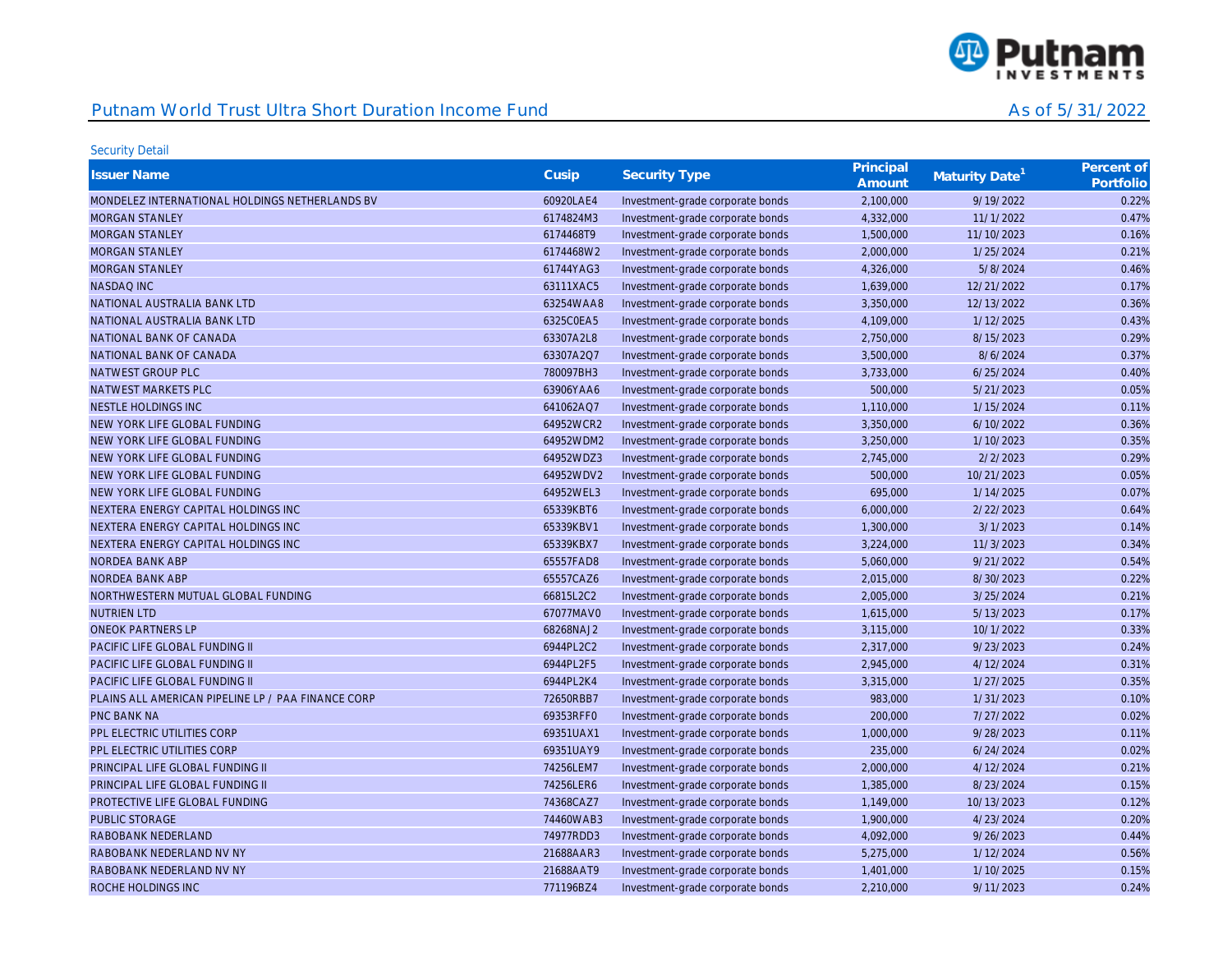

| <b>Issuer Name</b>                     | Cusip     | <b>Security Type</b>             | Principal<br>Amount | Maturity Date <sup>1</sup> | Percent of<br>Portfolio |
|----------------------------------------|-----------|----------------------------------|---------------------|----------------------------|-------------------------|
| ROYAL BANK OF CANADA                   | 78015K7F5 | Investment-grade corporate bonds | 2,200,000           | 8/5/2022                   | 0.23%                   |
| ROYAL BANK OF CANADA                   | 78015K7E8 | Investment-grade corporate bonds | 2,950,000           | 1/17/2023                  | 0.31%                   |
| ROYAL BANK OF CANADA                   | 78015K7K4 | Investment-grade corporate bonds | 3,272,000           | 10/26/2023                 | 0.35%                   |
| ROYAL BANK OF CANADA                   | 78016EZV2 | Investment-grade corporate bonds | 2,500,000           | 7/29/2024                  | 0.26%                   |
| ROYAL BANK OF CANADA                   | 78016EZY6 | Investment-grade corporate bonds | 4,075,000           | 10/7/2024                  | 0.43%                   |
| SANTANDER HOLDINGS USA INC             | 80282KAS5 | Investment-grade corporate bonds | 1,847,000           | 1/18/2023                  | 0.20%                   |
| SANTANDER UK GROUP HOLDINGS PLC        | 80281LAH8 | Investment-grade corporate bonds | 3,115,000           | 1/5/2024                   | 0.33%                   |
| SHERWIN-WILLIAMS CO/THE                | 824348AV8 | Investment-grade corporate bonds | 1,710,000           | 6/1/2024                   | 0.18%                   |
| SIEMENS FINANCIERINGSMAATSCHAPPIJ NV   | 82620KBB8 | Investment-grade corporate bonds | 2,800,000           | 3/11/2024                  | 0.30%                   |
| SIMON PROPERTY GROUP LP                | 828807DR5 | Investment-grade corporate bonds | 1,946,000           | 1/11/2024                  | 0.21%                   |
| SKANDINAVISKA ENSKILDA BANKEN AB       | 83051GAL2 | Investment-grade corporate bonds | 2,100,000           | 12/12/2022                 | 0.22%                   |
| SKANDINAVISKA ENSKILDA BANKEN AB       | 83051GAN8 | Investment-grade corporate bonds | 3,692,000           | 9/1/2023                   | 0.38%                   |
| SKANDINAVISKA ENSKILDA BANKEN AB       | 83051GAP3 | Investment-grade corporate bonds | 3,043,000           | 9/1/2023                   | 0.32%                   |
| SOCIETE GENERALE SA                    | 83367TBG3 | Investment-grade corporate bonds | 1,405,000           | 1/17/2024                  | 0.15%                   |
| SOUTHERN CO/THE                        | 842587DK0 | Investment-grade corporate bonds | 3,731,000           | 5/10/2023                  | 0.40%                   |
| <b>STARBUCKS CORP</b>                  | 855244BB4 | Investment-grade corporate bonds | 984,000             | 2/14/2024                  | 0.10%                   |
| <b>STRYKER CORP</b>                    | 863667BB6 | Investment-grade corporate bonds | 1,000,000           | 12/1/2023                  | 0.10%                   |
| SUMITOMO MITSUI FINANCIAL GROUP INC    | 86562MAP5 | Investment-grade corporate bonds | 2,998,000           | 7/12/2022                  | 0.32%                   |
| SUMITOMO MITSUI FINANCIAL GROUP INC    | 86562MAT7 | Investment-grade corporate bonds | 375,000             | 10/18/2022                 | 0.04%                   |
| SUMITOMO MITSUI FINANCIAL GROUP INC    | 86562MAU4 | Investment-grade corporate bonds | 1,000,000           | 10/18/2022                 | 0.11%                   |
| SUMITOMO MITSUI FINANCIAL GROUP INC    | 86562MAW0 | Investment-grade corporate bonds | 1,368,000           | 1/17/2023                  | 0.15%                   |
| SUMITOMO MITSUI FINANCIAL GROUP INC    | 86562MBA7 | Investment-grade corporate bonds | 851,000             | 7/19/2023                  | 0.09%                   |
| SUMITOMO MITSUI FINANCIAL GROUP INC    | 86562MBE9 | Investment-grade corporate bonds | 2,003,000           | 10/16/2023                 | 0.21%                   |
| SUMITOMO MITSUI TRUST BANK LTD         | 86563VAQ2 | Investment-grade corporate bonds | 4,343,000           | 9/12/2023                  | 0.45%                   |
| SUMITOMO MITSUI TRUST BANK LTD         | 86563VAX7 | Investment-grade corporate bonds | 2,565,000           | 9/16/2024                  | 0.27%                   |
| <b>SWEDBANK AB</b>                     | 87020PAK3 | Investment-grade corporate bonds | 1,300,000           | 6/2/2023                   | 0.14%                   |
| <b>SWEDBANK AB</b>                     | 87020PAL1 | Investment-grade corporate bonds | 672,000             | 9/25/2023                  | 0.07%                   |
| <b>SWEDBANK AB</b>                     | 87020PAR8 | Investment-grade corporate bonds | 1,897,000           | 4/4/2025                   | 0.20%                   |
| <b>SYNCHRONY FINANCIAL</b>             | 87165BAQ6 | Investment-grade corporate bonds | 2,825,000           | 7/25/2022                  | 0.30%                   |
| THERMO FISHER SCIENTIFIC INC           | 883556CN0 | Investment-grade corporate bonds | 3,249,000           | 4/18/2023                  | 0.35%                   |
| THERMO FISHER SCIENTIFIC INC           | 883556CR1 | Investment-grade corporate bonds | 2,274,000           | 10/18/2023                 | 0.24%                   |
| THERMO FISHER SCIENTIFIC INC           | 883556CQ3 | Investment-grade corporate bonds | 975,000             | 10/18/2024                 | 0.10%                   |
| TORONTO-DOMINION BANK/THE              | 89114Q3J5 | Investment-grade corporate bonds | 3,000,000           | 7/22/2022                  | 0.32%                   |
| TORONTO-DOMINION BANK/THE              | 89114QCF3 | Investment-grade corporate bonds | 2,705,000           | 1/27/2023                  | 0.29%                   |
| TORONTO-DOMINION BANK/THE              | 89114QCJ5 | Investment-grade corporate bonds | 1,474,000           | 9/11/2023                  | 0.15%                   |
| TORONTO-DOMINION BANK/THE              | 89114TZS4 | Investment-grade corporate bonds | 1,581,000           | 3/8/2024                   | 0.17%                   |
| TORONTO-DOMINION BANK/THE              | 89114TZF2 | Investment-grade corporate bonds | 3,180,000           | 9/10/2024                  | 0.34%                   |
| TOTALENERGIES CAPITAL INTERNATIONAL SA | 89153VAL3 | Investment-grade corporate bonds | 2,140,000           | 4/10/2024                  | 0.23%                   |
| TOYOTA MOTOR CREDIT CORP               | 89236THN8 | Investment-grade corporate bonds | 1,500,000           | 10/14/2022                 | 0.16%                   |
| <b>TOYOTA MOTOR CREDIT CORP</b>        | 89236TJE6 | Investment-grade corporate bonds | 2,300,000           | 4/6/2023                   | 0.24%                   |
| <b>TOYOTA MOTOR CREDIT CORP</b>        | 89236THV0 | Investment-grade corporate bonds | 4.400.000           | 1/11/2024                  | 0.47%                   |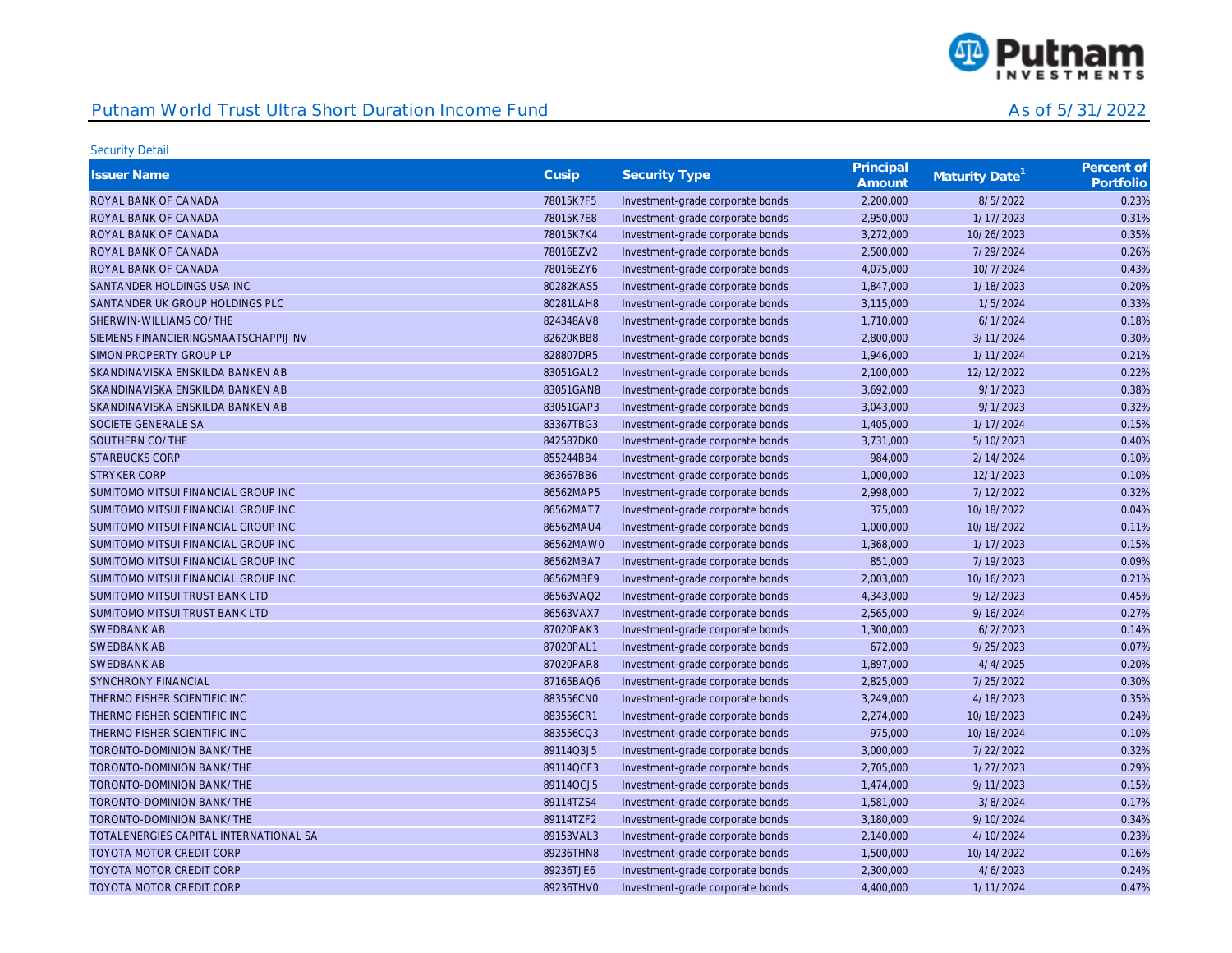

| <b>Issuer Name</b>                                          | Cusip     | <b>Security Type</b>             | Principal<br>Amount | Maturity Date <sup>1</sup> | Percent of<br>Portfolio |
|-------------------------------------------------------------|-----------|----------------------------------|---------------------|----------------------------|-------------------------|
| <b>TOYOTA MOTOR CREDIT CORP</b>                             | 89236TJP1 | Investment-grade corporate bonds | 2,390,000           | 9/13/2024                  | 0.25%                   |
| <b>TRANSCANADA PIPELINES LTD</b>                            | 89352HBB4 | Investment-grade corporate bonds | 1,630,000           | 10/12/2024                 | 0.16%                   |
| <b>TRUIST BANK</b>                                          | 89788JAC3 | Investment-grade corporate bonds | 1,110,000           | 3/9/2023                   | 0.12%                   |
| <b>TRUIST BANK</b>                                          | 89788JAD1 | Investment-grade corporate bonds | 4,550,000           | 1/17/2024                  | 0.48%                   |
| <b>UBS AG/LONDON</b>                                        | 902674YC8 | Investment-grade corporate bonds | 2,500,000           | 2/9/2024                   | 0.27%                   |
| <b>UBS AG/LONDON</b>                                        | 902674YT1 | Investment-grade corporate bonds | 200,000             | 1/13/2025                  | 0.02%                   |
| <b>UBS GROUP AG</b>                                         | 90352JAD5 | Investment-grade corporate bonds | 4,870,000           | 8/15/2023                  | 0.52%                   |
| <b>UBS GROUP AG</b>                                         | 90352JAE3 | Investment-grade corporate bonds | 3,070,000           | 8/15/2023                  | 0.33%                   |
| US BANK NA/CINCINNATI OH                                    | 90331HPG2 | Investment-grade corporate bonds | 2,500,000           | 12/9/2022                  | 0.27%                   |
| <b>VERIZON COMMUNICATIONS INC</b>                           | 92343VEP5 | Investment-grade corporate bonds | 5,559,000           | 5/15/2025                  | 0.60%                   |
| <b>VMWARE INC</b>                                           | 928563AH8 | Investment-grade corporate bonds | 1,235,000           | 8/15/2024                  | 0.12%                   |
| VOLKSWAGEN GROUP OF AMERICA FINANCE LLC                     | 928668BQ4 | Investment-grade corporate bonds | 3,681,000           | 6/7/2024                   | 0.39%                   |
| <b>WELLS FARGO &amp; CO</b>                                 | 94986RPV7 | Investment-grade corporate bonds | 900,000             | 5/17/2023                  | 0.10%                   |
| <b>WELLS FARGO &amp; CO</b>                                 | 949746SJ1 | Investment-grade corporate bonds | 5,526,000           | 10/31/2023                 | 0.59%                   |
| <b>WESTLAKE CORP</b>                                        | 960413AX0 | Investment-grade corporate bonds | 513,000             | 8/15/2024                  | 0.05%                   |
| <b>WESTPAC BANKING CORP</b>                                 | 961214EK5 | Investment-grade corporate bonds | 2,700,000           | 1/13/2023                  | 0.29%                   |
| <b>WESTPAC BANKING CORP</b>                                 | 961214EV1 | Investment-grade corporate bonds | 1,438,000           | 11/18/2024                 | 0.15%                   |
| <b>WHIRLPOOL CORP</b>                                       | 96332HCE7 | Investment-grade corporate bonds | 1,200,000           | 6/1/2022                   | 0.13%                   |
| <b>XCEL ENERGY INC</b>                                      | 98389BAZ3 | Investment-grade corporate bonds | 1,111,000           | 10/15/2023                 | 0.11%                   |
| AMERIQUEST MORTGAGE SECURITIES INC ASSET BACK SER 2004-R1   | 03072SNS0 | Residential MBS (non-agency)     | 1,745,184           | 2/25/2034                  | 0.19%                   |
| AMERIQUEST MORTGAGE SECURITIES INC ASSET BACKED PASS-THROUG | 03072SV28 | Residential MBS (non-agency)     | 240,121             | 1/25/2036                  | 0.03%                   |
| ANGEL OAK MORTGAGE FUND EU TRUST                            | 03463UAA5 | Residential MBS (non-agency)     | 502,683             | 7/26/2049                  | 0.05%                   |
| ANGEL OAK MORTGAGE TRUST I LLC 2018-3                       | 03464NAA0 | Residential MBS (non-agency)     | 80,330              | 9/25/2048                  | 0.01%                   |
| ASSET-BACKED PASS-THROUGH CERTIFICATES SERIES 2004-R5       | 03072SRX5 | Residential MBS (non-agency)     | 1,477,468           | 7/25/2034                  | 0.16%                   |
| <b>BELLEMEADE RE LTD</b>                                    | 07877KAC4 | Residential MBS (non-agency)     | 781,198             | 10/25/2030                 | 0.08%                   |
| CARRINGTON MORTGAGE LOAN TRUST SERIES 2006-RFC1             | 14453EAD4 | Residential MBS (non-agency)     | 17,395              | 3/25/2036                  | 0.00%                   |
| C-BASS MORTGAGE LOAN ASSET-BACKED CERTIFICATES SERIES 2005- | 12489WPL2 | Residential MBS (non-agency)     | 556,096             | 11/25/2035                 | 0.06%                   |
| CENTEX HOME EQUITY LOAN TRUST 2005-A                        | 152314MH0 | Residential MBS (non-agency)     | 633,173             | 1/25/2035                  | 0.07%                   |
| CITIGROUP MORTGAGE LOAN TRUST INC                           | 17307G2R8 | Residential MBS (non-agency)     | 696,742             | 1/25/2036                  | 0.07%                   |
| CWABS ASSET-BACKED CERTIFICATES TRUST 2004-10               | 126673JV5 | Residential MBS (non-agency)     | 59,362              | 12/25/2034                 | 0.01%                   |
| ENCORE CREDIT RECEIVABLES TRUST 2005-4                      | 29256PAY0 | Residential MBS (non-agency)     | 291,897             | 1/25/2036                  | 0.03%                   |
| EQUIFIRST MORTGAGE LOAN TRUST 2005-1                        | 29445FCQ9 | Residential MBS (non-agency)     | 41,505              | 4/25/2035                  | 0.00%                   |
| FANNIE MAE CONNECTICUT AVENUE SECURITIES                    | 30711XAH7 | Residential MBS (non-agency)     | 53,533              | 5/25/2024                  | 0.01%                   |
| <b>FANNIE MAE CONNECTICUT AVENUE SECURITIES</b>             | 30711XAM6 | Residential MBS (non-agency)     | 163,042             | 7/25/2024                  | 0.02%                   |
| FIRST FRANKIN MORTGAGE LOAN TRUST 2006-FF3                  | 362334AV6 | Residential MBS (non-agency)     | 567,549             | 2/25/2036                  | 0.06%                   |
| FIRST FRANKLIN MORTGAGE LOAN TRUST 2004-FF7                 | 32027NLA7 | Residential MBS (non-agency)     | 106,272             | 9/25/2034                  | 0.01%                   |
| FIRST FRANKLIN MORTGAGE LOAN TRUST 2005-FF9                 | 32027NVV0 | Residential MBS (non-agency)     | 24,598              | 10/25/2035                 | 0.00%                   |
| FIRST FRANKLIN MORTGAGE LOAN TRUST SERIES 2005-FF12         | 32027NXW6 | Residential MBS (non-agency)     | 28,993              | 11/25/2036                 | 0.00%                   |
| FREDDIE MAC STACR TRUST 2018-HOA2                           | 35563XAA0 | Residential MBS (non-agency)     | 2,597               | 10/25/2048                 | 0.00%                   |
| FREDDIE MAC STRUCTURED AGENCY CREDIT RISK DEBT NOTES        | 3137G0QX0 | Residential MBS (non-agency)     | 950,835             | 3/25/2030                  | 0.10%                   |
| <b>FWD SECURITIZATION TRUST</b>                             | 302980AA5 | Residential MBS (non-agency)     | 2,044,700           | 6/25/2049                  | 0.22%                   |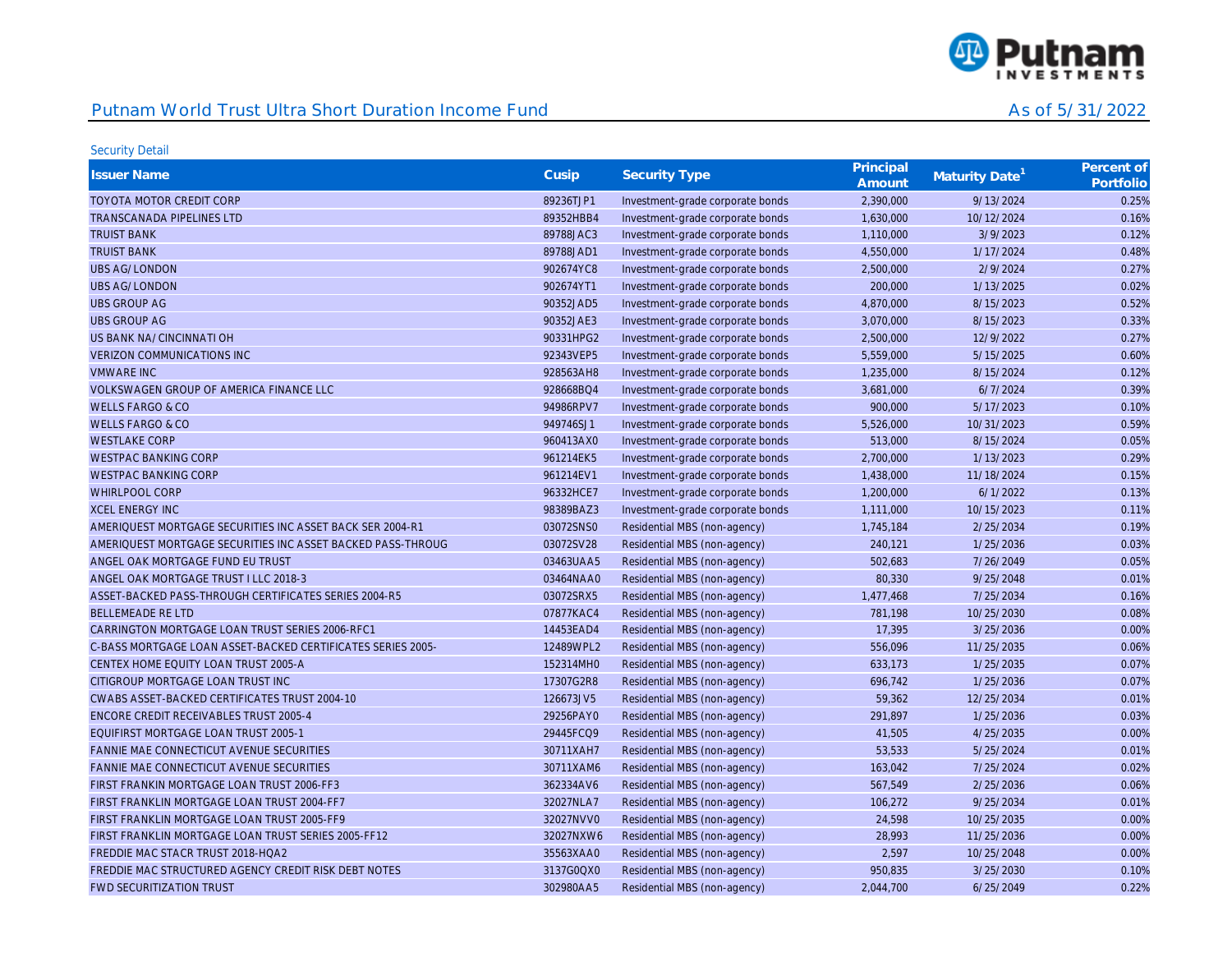

| <b>Issuer Name</b>                                          | Cusip     | <b>Security Type</b>         | Principal<br>Amount | Maturity Date <sup>1</sup> | Percent of<br>Portfolio |
|-------------------------------------------------------------|-----------|------------------------------|---------------------|----------------------------|-------------------------|
| FWD SECURITIZATION TRUST 2020-INV1                          | 302985AA4 | Residential MBS (non-agency) | 379,603             | 1/25/2050                  | 0.04%                   |
| GSAA HOME EQUITY TRUST 2005-8                               | 362341CT4 | Residential MBS (non-agency) | 86,531              | 6/25/2035                  | 0.01%                   |
| <b>GSAA TRUST</b>                                           | 362334AA2 | Residential MBS (non-agency) | 3,962,189           | 12/25/2035                 | 0.41%                   |
| HOME EQUITY ASSET TRUST 2005-6                              | 437084NE2 | Residential MBS (non-agency) | 213,879             | 12/25/2035                 | 0.02%                   |
| HOME EQUITY ASSET TRUST 2006-1                              | 437084RY4 | Residential MBS (non-agency) | 244,415             | 4/25/2036                  | 0.03%                   |
| <b>HOME RE 2018-1 LTD</b>                                   | 43730MAA6 | Residential MBS (non-agency) | 93,897              | 10/25/2028                 | 0.01%                   |
| HOMEBANC MORTGAGE TRUST 2005-4                              | 43739EBS5 | Residential MBS (non-agency) | 61,131              | 10/25/2035                 | 0.01%                   |
| HSI ASSET SECURITIZATION CORP TRUST 2006-OPT2               | 40430HEB0 | Residential MBS (non-agency) | 1,472,186           | 1/25/2036                  | 0.16%                   |
| HSI ASSET SECURITIZATION CORP TRUST 2007-WF1                | 40431RAA3 | Residential MBS (non-agency) | 635,639             | 5/25/2037                  | 0.07%                   |
| JP MORGAN MORTGAGE ACQUISITION TRUST 2006-CH1               | 46629TAG5 | Residential MBS (non-agency) | 756,513             | 7/25/2036                  | 0.08%                   |
| JP MORGAN MORTGAGE ACQUISITION TRUST 2006-CH2               | 46629QAW6 | Residential MBS (non-agency) | 610,609             | 10/25/2036                 | 0.06%                   |
| JP MORGAN MORTGAGE ACQUISITION TRUST 2007-CH2               | 46630MAX0 | Residential MBS (non-agency) | 318,485             | 1/25/2037                  | 0.03%                   |
| JP MORGAN RESECURITIZATION TRUST SERIES 2014-1              | 46641TBG8 | Residential MBS (non-agency) | 35,402              | 6/26/2035                  | 0.00%                   |
| MASTR ASSET-BACKED SECURITIES TRUST 2006-FRE1               | 57643LPP5 | Residential MBS (non-agency) | 21,122              | 12/25/2035                 | 0.00%                   |
| MERRILL LYNCH MORTGAGE INVESTORS TRUST SERIES 2005-A8       | 59020UP82 | Residential MBS (non-agency) | 471,881             | 8/25/2036                  | 0.05%                   |
| MORGAN STANLEY ABS CAPITAL I INC TRUST 2006-NC1             | 61744CYB6 | Residential MBS (non-agency) | 1,867,171           | 12/25/2035                 | 0.20%                   |
| MORGAN STANLEY CAPITAL I INC TRUST 2006-HE1                 | 617451DR7 | Residential MBS (non-agency) | 289,648             | 1/25/2036                  | 0.03%                   |
| NEW CENTURY HOME EQUITY LOAN TRUST 2005-2                   | 64352VKV2 | Residential MBS (non-agency) | 1,199,727           | 6/25/2035                  | 0.13%                   |
| NEW RESIDENTIAL MORTGAGE LOAN TRUST 2018-4                  | 64828FCQ3 | Residential MBS (non-agency) | 1,566,443           | 1/25/2048                  | 0.16%                   |
| OBX 2020-EXP2 TRUST                                         | 67448VAM2 | Residential MBS (non-agency) | 648,220             | 5/25/2060                  | 0.07%                   |
| PARK PLACE SECURITIES INC ASSET-BACKED PASS-THROUGH CERTIFI | 70069FCX3 | Residential MBS (non-agency) | 309,838             | 12/25/2034                 | 0.03%                   |
| RAMP SERIES 2005-EFC4 TRUST                                 | 76112BC73 | Residential MBS (non-agency) | 2,968,380           | 9/25/2035                  | 0.32%                   |
| RAMP SERIES 2005-EFC5 TRUST                                 | 76112BH60 | Residential MBS (non-agency) | 656,870             | 10/25/2035                 | 0.07%                   |
| RASC SERIES 2004-KS10 TRUST                                 | 76110WG34 | Residential MBS (non-agency) | 93,094              | 11/25/2034                 | 0.01%                   |
| RASC SERIES 2005-KS1 TRUST                                  | 76110WM45 | Residential MBS (non-agency) | 1,627,741           | 2/25/2035                  | 0.17%                   |
| RASC SERIES 2006-KS6 TRUST                                  | 75406WAD3 | Residential MBS (non-agency) | 112,705             | 8/25/2036                  | 0.01%                   |
| RASC SERIES 2006-KS7 TRUST                                  | 75406XAD1 | Residential MBS (non-agency) | 195,412             | 9/25/2036                  | 0.02%                   |
| SECURITIZED ASSET BACKED RECEIVABLES LLC TRUST 2006-CB1     | 81375WHF6 | Residential MBS (non-agency) | 231,476             | 1/25/2036                  | 0.02%                   |
| SOUNDVIEW HOME LOAN TRUST 2005-OPT3                         | 83611MGU6 | Residential MBS (non-agency) | 1,311,056           | 11/25/2035                 | 0.14%                   |
| SOUNDVIEW HOME LOAN TRUST 2006-OPT1                         | 83611MLZ9 | Residential MBS (non-agency) | 1,013,345           | 3/25/2036                  | 0.11%                   |
| STACR TRUST 2018-HRP2                                       | 35564AAK7 | Residential MBS (non-agency) | 87,592              | 2/25/2047                  | 0.01%                   |
| STRUCTURED ASSET INVESTMENT LOAN TRUST 2005-HE3             | 86358EWX0 | Residential MBS (non-agency) | 479,791             | 9/25/2035                  | 0.05%                   |
| STRUCTURED ASSET SECURITIES CORP 2005-WF1                   | 86359BV73 | Residential MBS (non-agency) | 104,572             | 2/25/2035                  | 0.01%                   |
| STRUCTURED ASSET SECURITIES CORP MORTGAGE LOAN TRUST 2005-N | 86359DCR6 | Residential MBS (non-agency) | 1,759,753           | 5/25/2035                  | 0.19%                   |
| STRUCTURED ASSET SECURITIES CORP MORTGAGE LOAN TRUST 2006-W | 863576FL3 | Residential MBS (non-agency) | 89,130              | 2/25/2036                  | 0.01%                   |
| STRUCTURED ASSET SECURITIES CORP MORTGAGE LOAN TRUST 2006-W | 86361EAF8 | Residential MBS (non-agency) | 480,577             | 9/25/2036                  | 0.05%                   |
| TOWD POINT MORTGAGE TRUST 2017-3                            | 89169DAA9 | Residential MBS (non-agency) | 722,840             | 7/25/2057                  | 0.08%                   |
| TOWD POINT MORTGAGE TRUST 2018-1                            | 89176EAA8 | Residential MBS (non-agency) | 401,784             | 1/25/2058                  | 0.04%                   |
| <b>VERUS SECURITIZATION TRUST 2019-INV3</b>                 | 92537MAA8 | Residential MBS (non-agency) | 928,144             | 11/25/2059                 | 0.10%                   |
| WAMU MORTGAGE PASS-THROUGH CERTIFICATES SERIES 2005-AR11 TR | 92922F2G2 | Residential MBS (non-agency) | 319,993             | 8/25/2045                  | 0.03%                   |
| WELLS FARGO HOME EQUITY ASSET-BACKED SECURITIES 2005-2 TRUS | 9497ENAF0 | Residential MBS (non-agency) | 55,001              | 11/25/2035                 | 0.01%                   |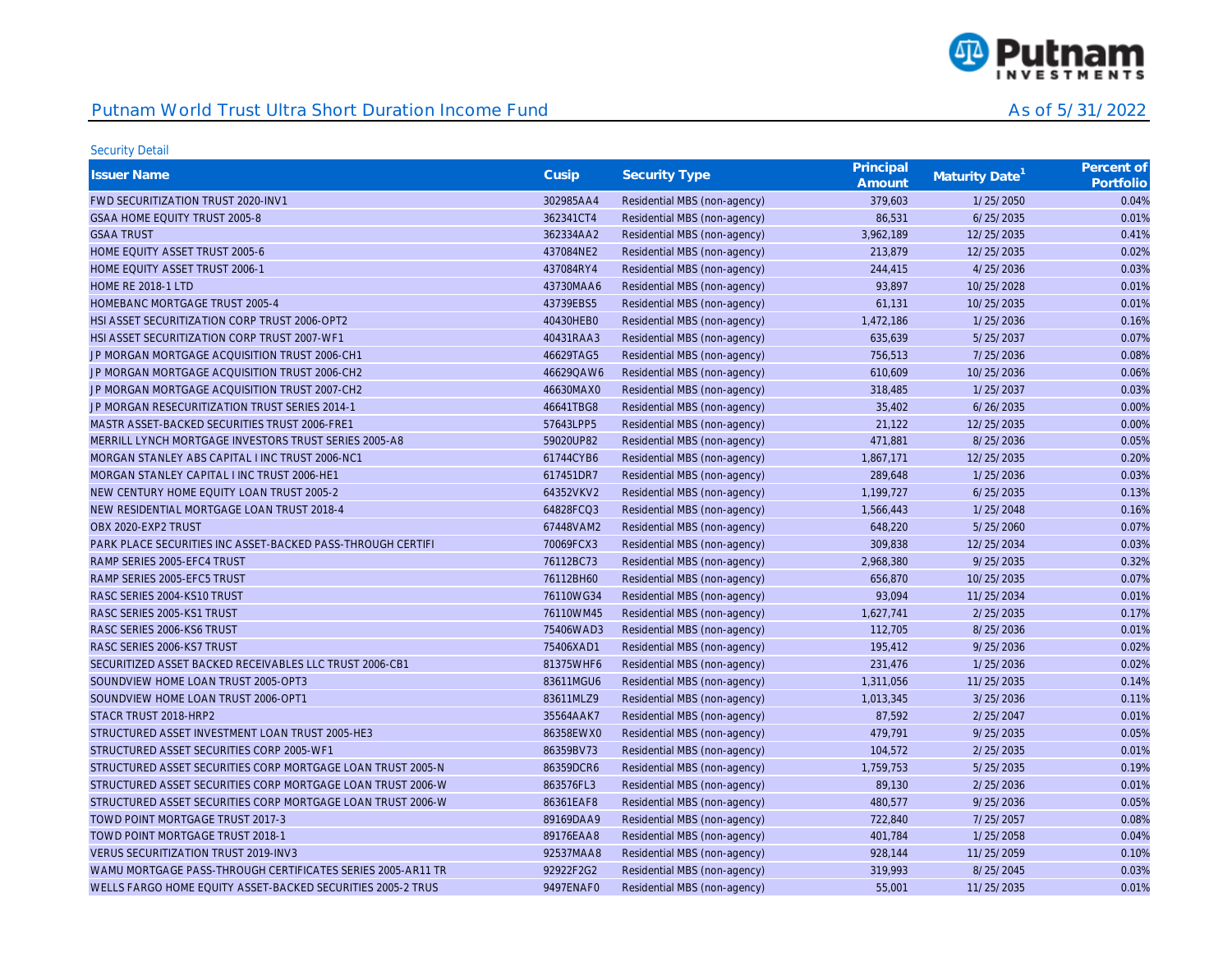

#### Security Detail

| <b>Issuer Name</b>                                        | Cusip     | Security Type                      | Principal<br>Amount | Maturity Date' | Percent of<br>Portfolio |
|-----------------------------------------------------------|-----------|------------------------------------|---------------------|----------------|-------------------------|
| CARMAX AUTO OWNER TRUST 2018-4                            | 14315EAC4 | Short-term asset-backed securities | 76.838              | 9/15/2023      | 0.01%                   |
| GM FINANCIAL CONSUMER AUTOMOBILE RECEIVABLES TRUST 2018-3 | 36255JAE4 | Short-term asset-backed securities | 2.777.877           | 1/16/2024      | 0.30%                   |
| GM FINANCIAL CONSUMER AUTOMOBILE RECEIVABLES TRUST 2018-4 | 38013FAD3 | Short-term asset-backed securities | 42.785              | 10/16/2023     | 0.00%                   |
| SANTANDER CONSUMER AUTO RECEIVABLES TRUST 2020-B          | 802830AK5 | Short-term asset-backed securities | 575,000             | 4/15/2025      | 0.06%                   |
| SANTANDER RETAIL AUTO LEASE TRUST 2020-B                  | 80286RAB3 | Short-term asset-backed securities | 1.802.302           | 11/20/2023     | 0.19%                   |
| TOYOTA AUTO RECEIVABLES 2018-C OWNER TRUST                | 89231AAE1 | Short-term asset-backed securities | 361.385             | 2/15/2024      | 0.04%                   |
| TOYOTA AUTO RECEIVABLES 2018-D OWNER TRUST                | 89231PAE8 | Short-term asset-backed securities | 2.284.810           | 2/15/2024      | 0.24%                   |
| TOYOTA AUTO RECEIVABLES 2021-C OWNER TRUST                | 89239BAB7 | Short-term asset-backed securities | 879.731             | 5/15/2024      | 0.09%                   |
| WORLD OMNI AUTO RECEIVABLES TRUST 2018-C                  | 98163EAD8 | Short-term asset-backed securities | 12.821              | 11/15/2023     | 0.00%                   |
| WORLD OMNI AUTO RECEIVABLES TRUST 2018-C                  | 98163EAE6 | Short-term asset-backed securities | 2.200.000           | 9/16/2024      | 0.24%                   |
| WORLD OMNI AUTO RECEIVABLES TRUST 2018-D                  | 98162WAE7 | Short-term asset-backed securities | 2.725.000           | 12/16/2024     | 0.29%                   |

 $1$  Certain securities effective maturity is less than the stated final maturity due to certain structural features.